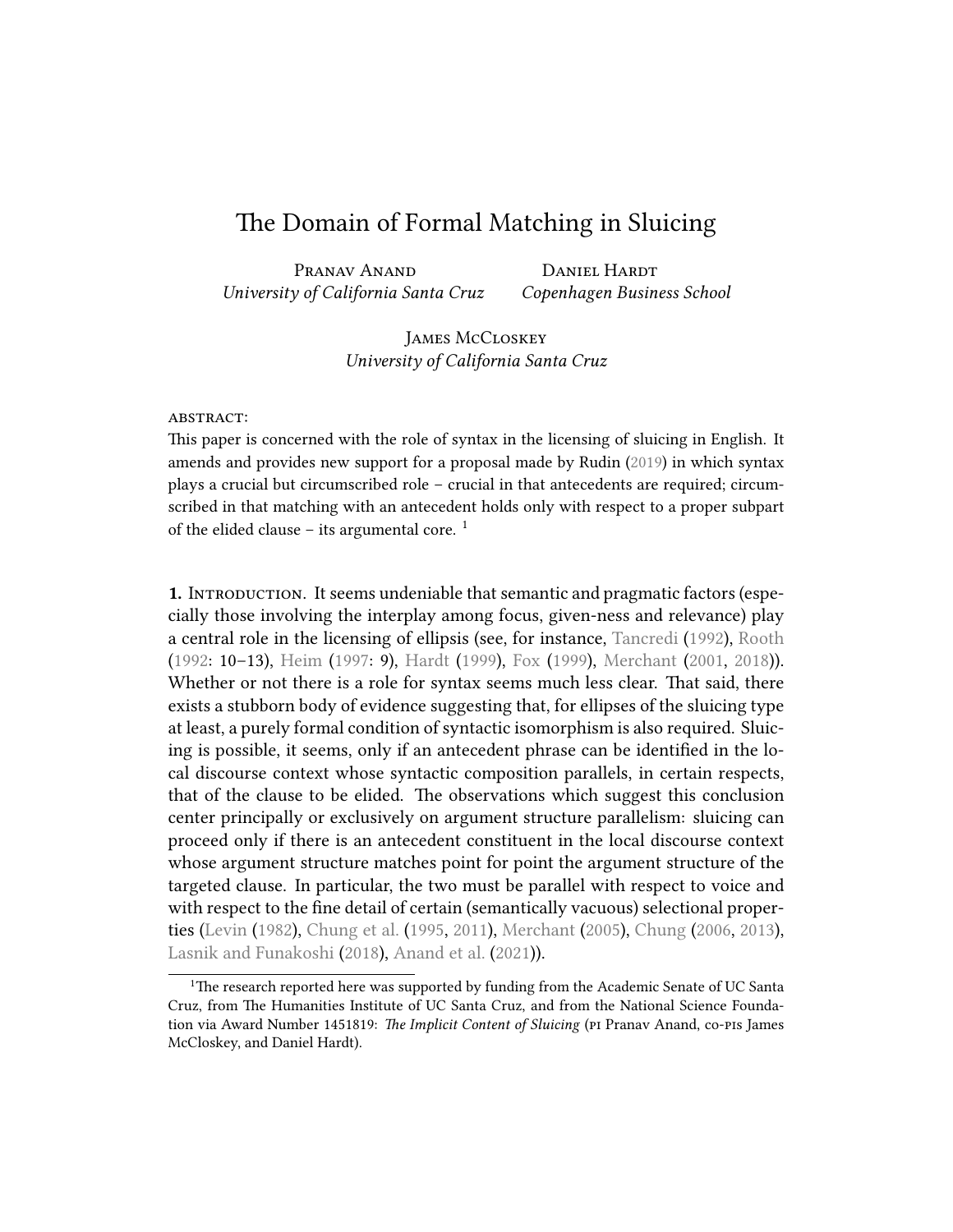The empirical generalizations which support these theoretical claims have not been challenged, as far as we know, and their validity has been further confirmed in the large-scale corpus-study reported on in [Anand et al.](#page-18-4) [\(2021](#page-18-4)). Nor has there been to date a successful restatement of those generalizations in nonsyntactic terms, as far as we are aware.

The conclusions those generalizations suggest, however, seem to be at odds with an equally substantial body of evidence which documents striking mismatches in other aspects of clausal structure between the elided clause in a sluicing construction and its apparent antecedent. These are mismatches, both formal and interpretive, in dimensions such as tense, modality and polarity, among others ([Fiengo and May](#page-19-3) [\(1994\)](#page-19-3), [Merchant](#page-20-1) ([2001](#page-20-1)), [Yoshida](#page-21-2) [\(2010](#page-21-2)), [Kroll and Rudin](#page-19-4) ([2018\)](#page-19-4), [Kroll](#page-19-5) ([2016](#page-19-5), [2019](#page-19-6)), [Rudin](#page-21-0) [\(2019\)](#page-21-0), [Vicente](#page-21-3) ([2019\)](#page-21-3), [de Vries\(2020\)](#page-21-4), [Anand et al.](#page-18-4) [\(2021](#page-18-4))). Such findings make it difficult to maintain that sluicing is subject to a requirement of morphosyntactic isomorphism across the entire elided constituent, even though the observations about argument structure parallelism suggest the need for just such a requirement.

Deniz Rudin [\(2019\)](#page-21-0), building on earlier suggestions by Sandra Chung([2013\)](#page-18-3), proposes a resolution of this apparent paradox by linking the formal condition on sluicing with contemporary conceptions of how clauses are composed. The border between the domain in which parallelism requirements are imposed and those in which they are not, corresponds exactly to the border between the 'first phase' (in Ramchand's [2008](#page-20-6) term) of clausal composition – that concerned with the syntactic expression of argument structure – and later phases. Rudin proposes that the morphosyntactic isomorphism requirement inspects only 'first phase' material, which he identifies with the syntactic category *v*p. This is why argument structure is subject to such stringent matching requirements in sluicing, while other aspects of clause structure are not.

In this paper we extend and modify Rudin's proposal. First, we present several new bodies of evidence, based on small clause and copular structures, which further support the general approach of restricting parallelism requirements to a subdomain of the structure elided. We show, in addition, that this new evidence requires a generalized notion of the parallelism domain which cannot be captured by reference to a particular syntactic category; we provide instead a definition that incorporates both syntactic and semantic criteria. Finally, we demonstrate that this more general definition allows us to capture a certain class of copular pseudo-sluices, in the process modifying Rudin's definition of isomorphism in crucial ways.

We deal only with English, but our claims are intended to be general; hopefully further investigation will test and refine those claims beyond English.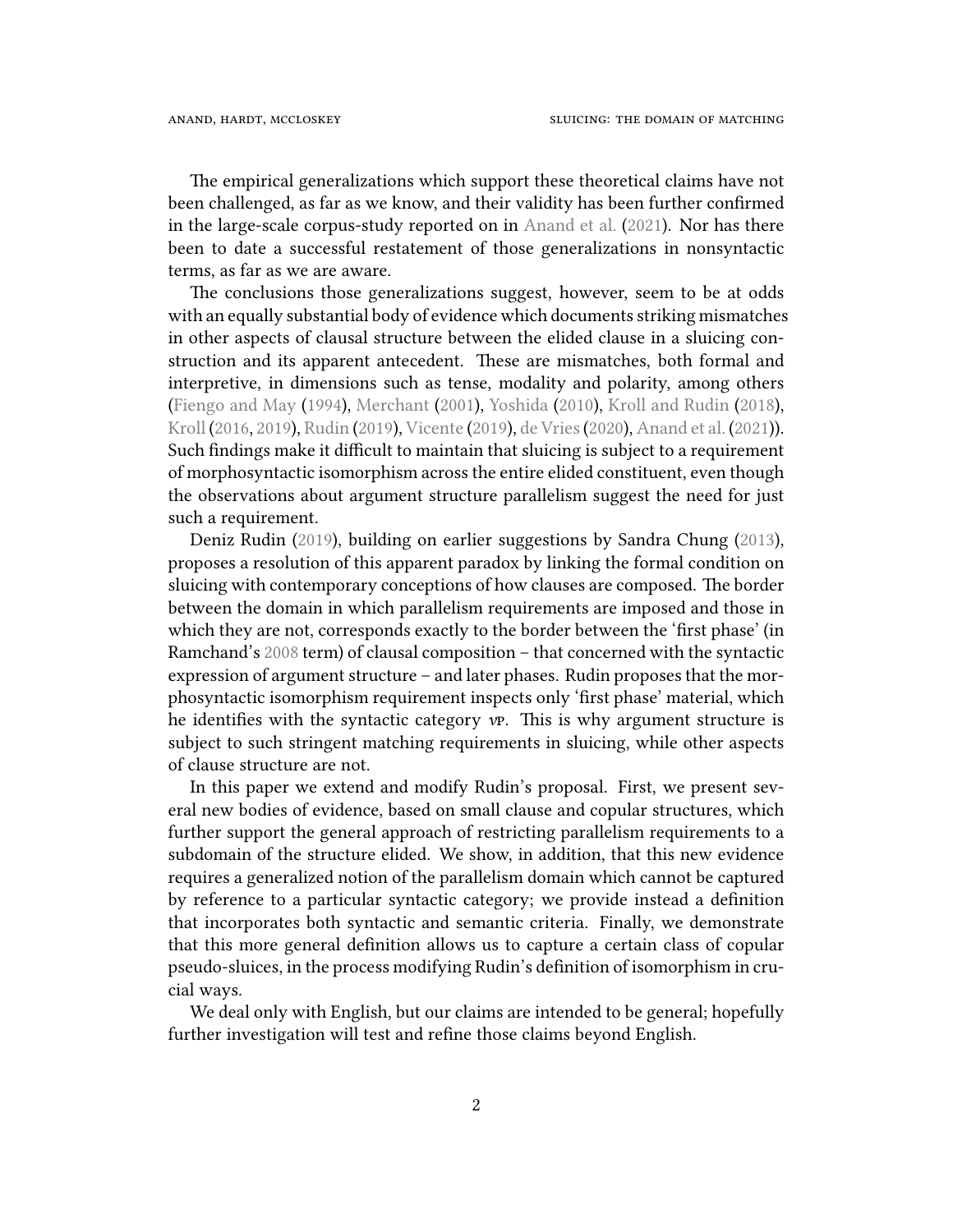2. SMALL ANTECEDENTS. Among the new phenomena brought to light in the corpusannotation project described by [Anand et al.](#page-18-4) [\(2021\)](#page-18-4) were instances of sluicing in which an antecedent for the sluice can be readily identified but in which that antecedent consists only of a 'small clause'. The three examples in (1), all involving small clause complements to perception verbs, are typical:<sup>[2](#page-2-0)</sup>

- <span id="page-2-3"></span><span id="page-2-2"></span>(1) a. The bodies were discovered just before 1 a.m. when an employee of the shop happened to drive by, noticed [lights still on] almost three hours after closing time and went inside to see why. [72082]
	- b. "When you see me [smiling on the weekend], you'll know why."[96338]
	- c. It remains to be seen if the gop candidates can crawfish away from previous environmental positions quickly enough to keep the environment from becoming a wedge issue. So next time you see [a Republican planting a tree], you don't have to ask why. [141467]

For these examples, the antecedents indicated by square brackets in (1) were identified, along with the paraphrases in (2):

- (2) a. … and went inside to see why [lights were still on]
	- b. … you'll know why [I'm smiling]
	- c. … you don't have to ask why [that Republican is planting a tree]

The noteworthy characteristic of such examples is that the only structure shared between the ellipsis site and the antecedent context is the small clause. However, if the syntactic and semantic composition of the elided clause, in its pre-ellipsis state, must proceed as it would in the absence of ellipsis, that clause, in examples like (1), must include at least the verb to *be* and a specification of tense and/or modality (*why lights still on* is not a well-formed question in English). In the antecedent context, however, the small clause is the complement of a perception verb and the tp which most immediately includes the small clause includes the perception verb and its associated higher functional structure. None of this material figures in the clause elided by sluicing. Such cases, then, seem to pose a substantial challenge for any condition of syntactic identity calculated for the entire elided constituent.<sup>[3](#page-2-1)</sup>

<span id="page-2-0"></span> $2$ In citing examples, we often indicate the apparent antecedent by way of square brackets and we identify elided content by way of square brackets and a grayed-out font. Examples cited from the annotated dataset described in [Anand et al.](#page-18-4) ([2021](#page-18-4)) (such as [\(1a\)\)](#page-2-2) are tagged with a unique numerical identifier. See [Anand et al.](#page-18-4) ([2021](#page-18-4)) for further detail on the source of such examples and further information about the methodology used in their collection and annotation.

<span id="page-2-1"></span><sup>&</sup>lt;sup>3</sup>They also pose obvious difficulties for a condition which demands strict semantic identity, calculated at the tp-level, between the elided constituent and an antecedent. If, however, the clause *an employee … noticed lights still on* presupposes *there were lights still on*, then the local context update triggered by the first conjunct of [\(1a\)](#page-2-2) will entail that there were lights still on. In that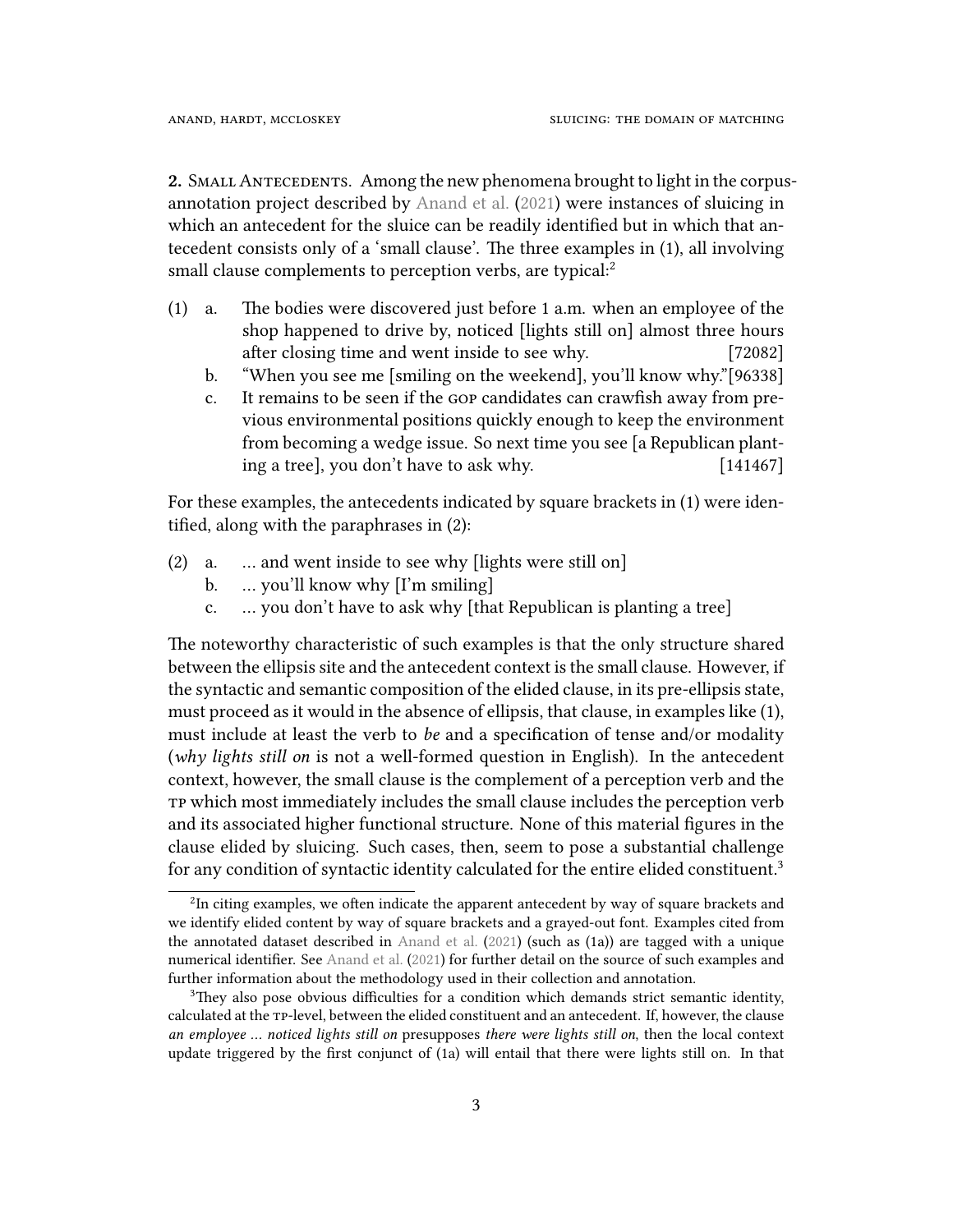The initial examples in [\(1\)](#page-2-3) involve perception verb complements, which have a range of special properties. The interaction with sluicing we see in [\(1\)](#page-2-3) is not, though, restricted to such cases. Small clauses of various types occur in a wide range of contexts and when we examine the behavior of sluicing in such contexts, the same conclusions emerge as are suggested by [\(1\)](#page-2-3). Consider the examples in [\(3\)](#page-3-0) for instance.<sup>[4](#page-3-1)</sup>

- <span id="page-3-0"></span>(3) a. I want this junk out of here. I don't care when, but I want it out of here at some point.
	- b. We made all of our employees contribute money to the campaign, but we didn't specify how much.
	- c. CONTEXT: You are discussing with a colleague what the course require*ments are in your graduate introduction to syntax. You say*: I have the students write a series of literature-reviews. How many is up to them, but each student has to have written at least 20,000 words by the end of the quarter.
	- d. Wheeler still considers early treatment appropriate in some cases. The next question on his team's research agenda is: Under what conditions?
	- e. With the campaign on hold and who knows for how long Biden is left without any regular way to make his case to the electorate.

<span id="page-3-3"></span><span id="page-3-2"></span>It is clearly possible to have a small clause-internal merge site for *when* in (3a) (as in *When do you want this junk out of here?*), but the paraphrase *I don't care when I want this junk out of here* is bizarre and is at odds with the actual interpretation – which can be paraphrased as *I don't care when this junk modal get out of here*. The term modal here identifies cases (which are extremely numerous) in which the interpretation of the elided clause contains a modal of vague or ambiguous force or flavor (see [Anand et al.](#page-18-4) [\(2021](#page-18-4)) for discussion of such cases).

circumstance, examples of the general form in [\(1\)](#page-2-3) meet the pragmatic condition on the licensing of sluicing developed by [Kroll](#page-19-6) ([2019](#page-19-6)) in her study of polarity-reversal under sluicing (a tp *α* may be elided if and only if the existential closure of [| *α* |] expresses a proposition which is maximally salient and which is entailed by the local discourse context). It is less clear, however, that an equivalent presupposition holds of the causative cases involving *make* and *have* as selectors of the crucial small clause.

In a closely related observation, an anonymous reviewer suggests that the relation between antecedent and elided content for cases such as [\(1\)](#page-2-3) might be viewed in terms of the relation of Strawson entailment, as defined by [von Fintel](#page-19-7) [\(1999\)](#page-19-7).

All of these questions merit close study. However since our focus here is on a claimed formal, or syntactic, constraint on sluicing, rather than on semantic-pragmatic constraints on elided content, we will not pursue them further here.

<span id="page-3-1"></span><sup>&</sup>lt;sup>4</sup>Example [\(3d\)](#page-3-2) is a slightly adjusted version of an example from the annotated dataset – example 115760.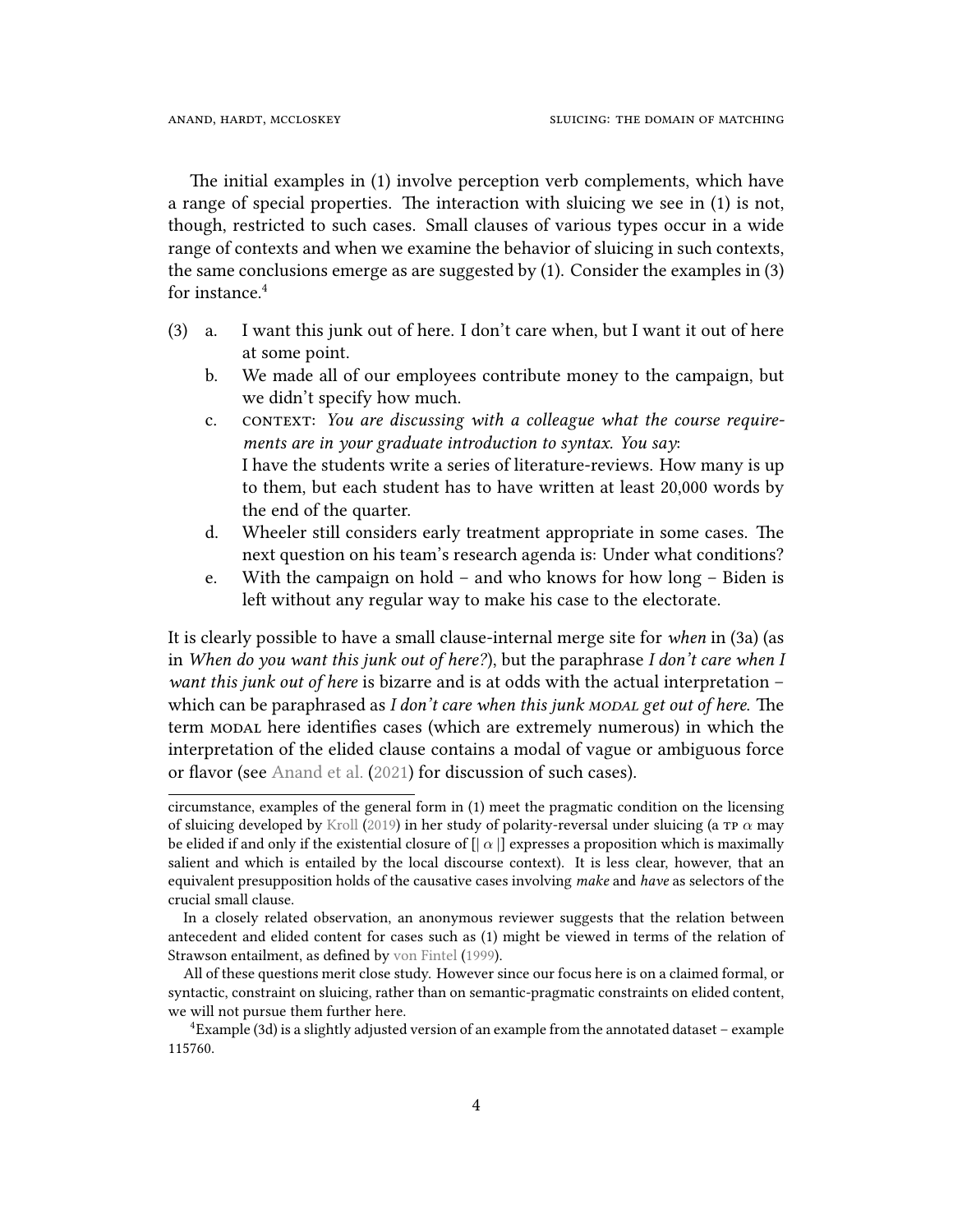Similarly in (3b), the interpretation of the sluice is not: *We didn't specifiy how much we made our employees contribute to the campaign* but rather something along the lines of: *we didn't specify how much our employees modal contribute*, where crucial properties of the modal are once again underdetermined but appropriate to context. Equally clearly, the meaning of the elided clause in (3c) does not include the embedding causative verb *have* or its external argument; if it did, the interpretation would be the bizarre: *how many reviews I have them write is up to them*. (3d) involves an adjectival small clause and once again it is crucial that neither the verb which selects that small clause (*consider*) nor its external argument (*Wheeler*) be part of the elided content. The question that the research team will investigate has to do with the conditions under which early treatment might be appropriate, not the conditions under which Wheeler might come to have some opinion. (3e), finally, is perhaps clearest of all, involving, as it does, an absolute phrase headed by a use of *with* which selects a verbless small clause (see, for instance, [Ishihara](#page-19-8) ([1982\)](#page-19-8)). In a case such as this, it is inconceivable that the item which selects the small clause (presumably *with*) could be part of the elided content and there seems to be no candidate tp at all in the antecedent context whose content could match that of the clause elided under sluicing. All that is shared, once again, between the antecedent context and the elided clause is the small clause itself (*the campaign on hold*). The ellipsis-site, of course, includes other elements: at least a circumstantial possibility modal with future orientation (something like *might* or *could* or *will*). But that element has no counterpart anywhere in the antecedent context.

All of these cases have a similar character. In each, the only structure shared between the discourse context and the elided material is a small clause, which denotes a property of eventualities. The predicate which embeds that small clause in the antecedent context, along with its external argument (if there is one), plays no role in the interpretation of the ellipsis; nor does any functional structure which appears above that embedding predicate. The clause elided by sluicing, meanwhile, has the shared small clause as its predicational core, but – assuming it is subject to the same structure building and selectional restrictions as overt material – the rest of its extended projection has no counterpart at all (matching or non-matching) in the antecedent context. That extended projection includes both semantically potent items, such as those expressing modality and/or tense, and elements often thought to lack semantic content, such as the copula.<sup>[5](#page-4-0)</sup> The mean-

<span id="page-4-0"></span> $5$ One might avoid the text conclusion by claiming that the instance of c which licenses sluicing may directly select small clause complements. This is of course technically possible. But, as stressed by [Yoshida](#page-21-2) [\(2010\)](#page-21-2) in a related but distinct context, such proposals give up on the central commitment of the compose-then-delete family of analyses – that elided structures are composed and interpreted in the same way as pronounced structures. The core problems are also untouched on this approach – what is the source of tense and modality in the elided clause? Syntactic issues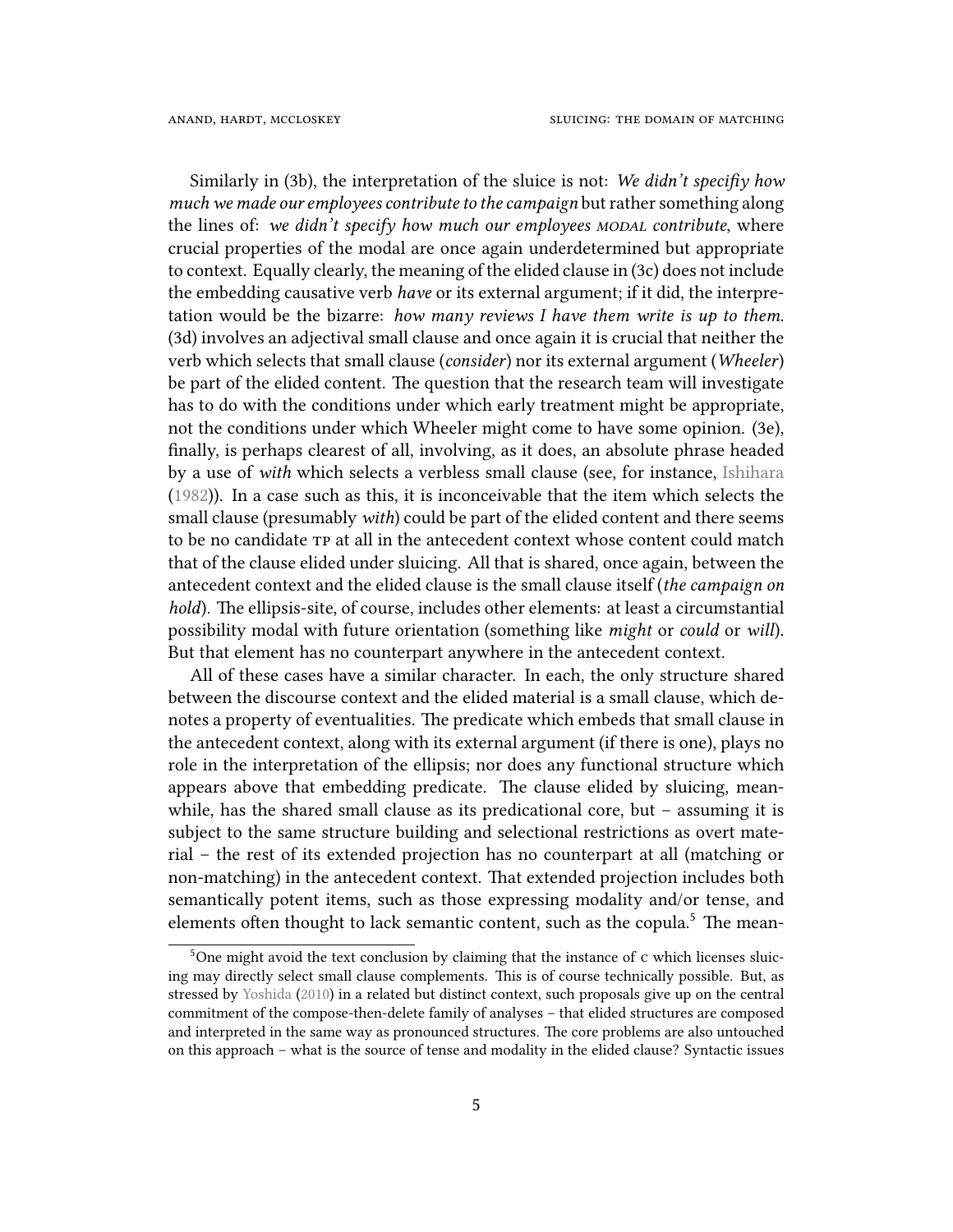ing of the unmatched functional material is underspecified but appropriate to the discourse context.

These observations are in harmony with the general thrust of Rudin's [\(2019](#page-21-0)) proposals, since they reinforce the surprising conclusion that, if there actually is a requirement of *syntactic* antecedence in sluicing, it must hold only over a proper subpart of the elided clause and not of its entirety. As it now stands, however, Rudin's *v*p-level isomorphism condition does not actually allow these cases. In the section which follows, a revision of that condition is developed which covers both the cases that originally motivated it and the results of the present discussion. With the amended condition in hand, we then consider two additional phenomena which also then fall within the range of understanding.

**3.**THE ISOMORPHISM CONDITION. Rudin's ([2019\)](#page-21-0) proposals make explicit reference to the syntactic category *v*p, enforcing strict identity within its limits but allowing formal and interpretive mismatches in higher regions of the extended projection. In revising and extending the condition in light of the new observations made here, we need, then, a theoretical concept which will bring together under a single rubric small clauses of various types and the maximal verbal projection within a clause. Given that a major theme of research on small clauses, at least since the 1980's, has been their close kinship with the thematic core of a full verbal clause, $^6$  $^6$  this is hardly a revolutionary move. We are dealing in all cases with bare predicational complexes – phrases which include a lexical head (verbal, prepositional, adjectival or nominal) in composition with all of its arguments, external and internal. Call this an 'argument domain'.

One might then frame this definition in purely syntactic terms. In a very influential line of research initiated by John Bowers([1993](#page-18-5)), small clauses and 'verb phrases' are taken to be maximal projections of a functional head PRED; that head is

also arise: if the case-licensing of subject nominals depends on elements of the extended clausal projection (finite T, say), it is unclear how subject WH-phrases would be Case-licensed in their absence.

One might also resist the text conclusion by holding that all of the small clauses in [\(3\)](#page-3-0) and [\(1\)](#page-2-3) have fully articulated, but necessarily silent, extended projections. The plausibility or implausibility of such a line of analysis is probably different for the different kinds of embedding predicates (more plausible for absolutive *with*, say, than for others). But the general approach risks giving up the important analytical and theoretical gains won by reduced-complement analyses of causative and perception constructions in particular (among many others, see [Folli and Harley](#page-19-9) [\(2007\)](#page-19-9), [Wurm](#page-21-5)[brand](#page-21-5) ([2003](#page-21-5))). Such a response would in addition leave untouched the data concerning allowed mismatches in the inflectional domain – legal mismatches (formal and interpretive) in polarity, tense, and modality.

<span id="page-5-0"></span> $6$ See [Chung and McCloskey](#page-18-6) [\(1987\)](#page-18-6), for instance, and [Citko](#page-18-7) ([2011](#page-18-7)) for a perceptive overview. See also [Svenonius](#page-21-6) [\(1994\)](#page-21-6), [Heycock and Kroch](#page-19-10) ([1999](#page-19-10)), [Bowers](#page-18-8) ([2001](#page-18-8)), [den Dikken](#page-19-11) [\(2006\)](#page-19-11), [Citko](#page-18-9) ([2008](#page-18-9)) and especially [Citko](#page-18-7) ([2011](#page-18-7):751–755) and [Basilico](#page-18-10) [\(2003\)](#page-18-10).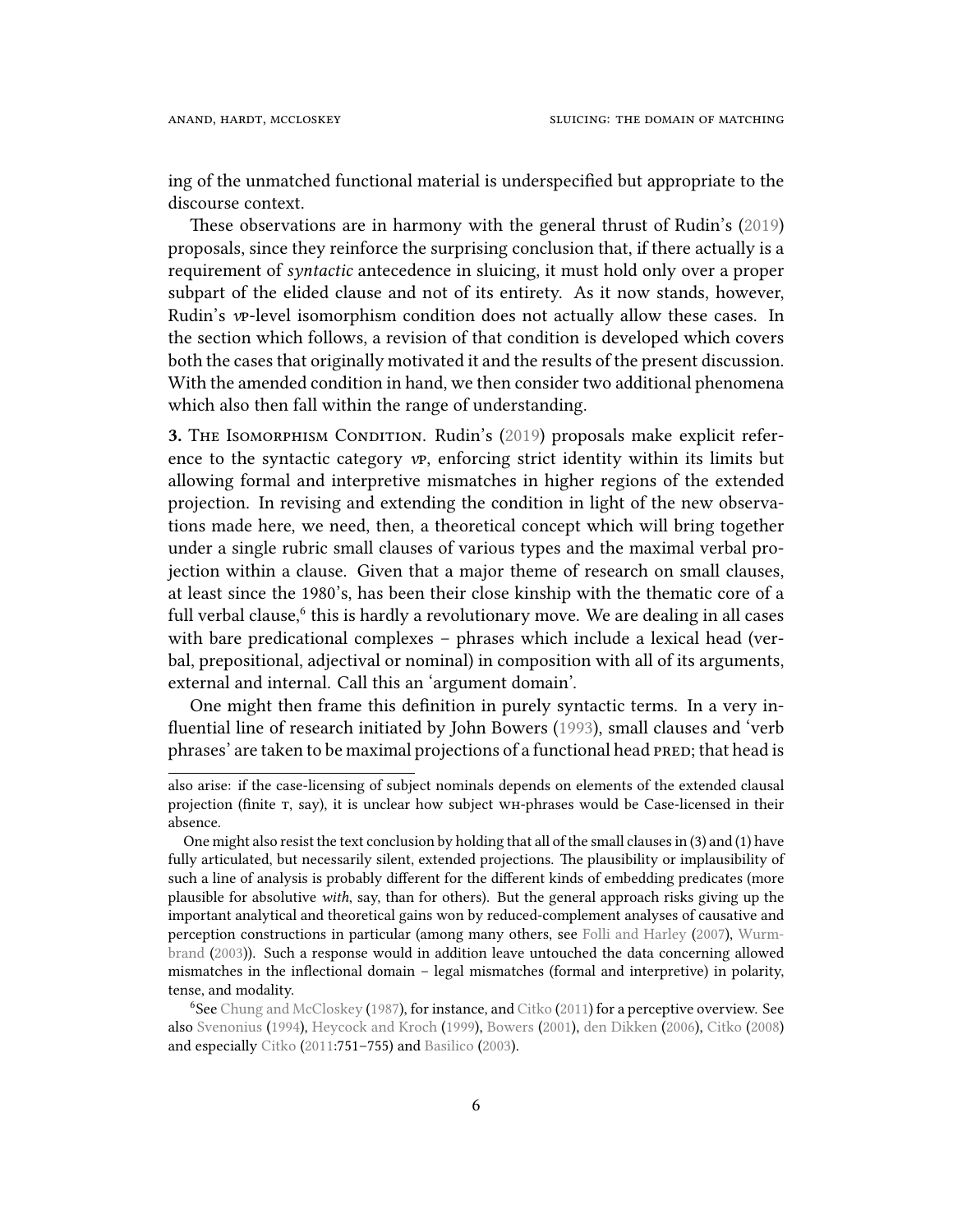assumed to mediate the composition of a predicative expression (the complement of PRED) with a DP which saturates it (the specifier of PRED). Working within that tradition, one would simply identify an 'argument domain' as an instance of pRedp.

Ora Matushansky([2018\)](#page-20-7), however, argues that appeal to such a head is unnecessary and unwelcome in contemporary contexts; she maintains that the independent arguments for the existence of such a head are weak. Reasonable theories of semantic composition do not require the mediation of a syntactic head for the final compositional step in the building of a small clause, while on the syntactic side, the transition from X-Bar Theory to Bare Phrase Structure means that a head may host multiple specifiers. The subject of the small clause can therefore be taken to occupy the outermost specifier position of the predicate itself. The need to postulate a PRED head thus drops away and the category of the small clause is that of its predicate – as was argued to be necessary by [Stowell](#page-21-7) ([1981\)](#page-21-7) on the basis of selec-tionaldistinctions not easily captured in a PREDP framework ([Stowell](#page-21-7) [\(1981,](#page-21-7) [1983](#page-21-8), [1995](#page-21-9))). On this view, there is no unifying syntactic category to which all small clauses belong; the task of defining 'argument domain' in (3), therefore, cannot be as simple as identifying a syntactic category to which it corresponds. Matushansky argues rather that argument domains (including small clauses) be viewed as xp's which result from the last thematic merge to the extended projection of a lexical head (v, a, p, or n). We build on this intuition in proposing the definition in (4); we will, in turn, argue in section [5](#page-13-0) that the resulting system furnishes an indirect argument against the PREDP framework.  $7$ 

<span id="page-6-1"></span>(4) aRgument domain xp is the *argument domain* of an extended projection e if and only if it is the most inclusive projection in e which denotes a property of eventualities (is of type  $\lt \epsilon, t$ ).

The assumptions central to [\(4\)](#page-6-1) are standard. The concept of 'extended projection' is the familiar one, which originates with [Grimshaw](#page-19-12) ([2005\)](#page-19-12) and which undergirds a great deal of current research on clausal syntax. We assume in particular that an extended projection e is a sequence of heads (whose order is fixed, at least for a particular language), each of which projects the complement of its immediate predecessor. The initial members of e are functional (closed class) heads, but its final element is a lexical (open class) head – the 'main verb' in a standard verbal clause in English. Much of what we think of as clausal syntax (case, agreement, movement, constituent order, interpretation) is determined by combinatorial properties

<span id="page-6-0"></span> $7$ The understanding presented in [\(4\)](#page-6-1) is very close to the notion of 'sentence radical' from [Krifka](#page-19-13) ([1989](#page-19-13): 90). See also Langacker's [\(1974\)](#page-20-8) 'eventive core'.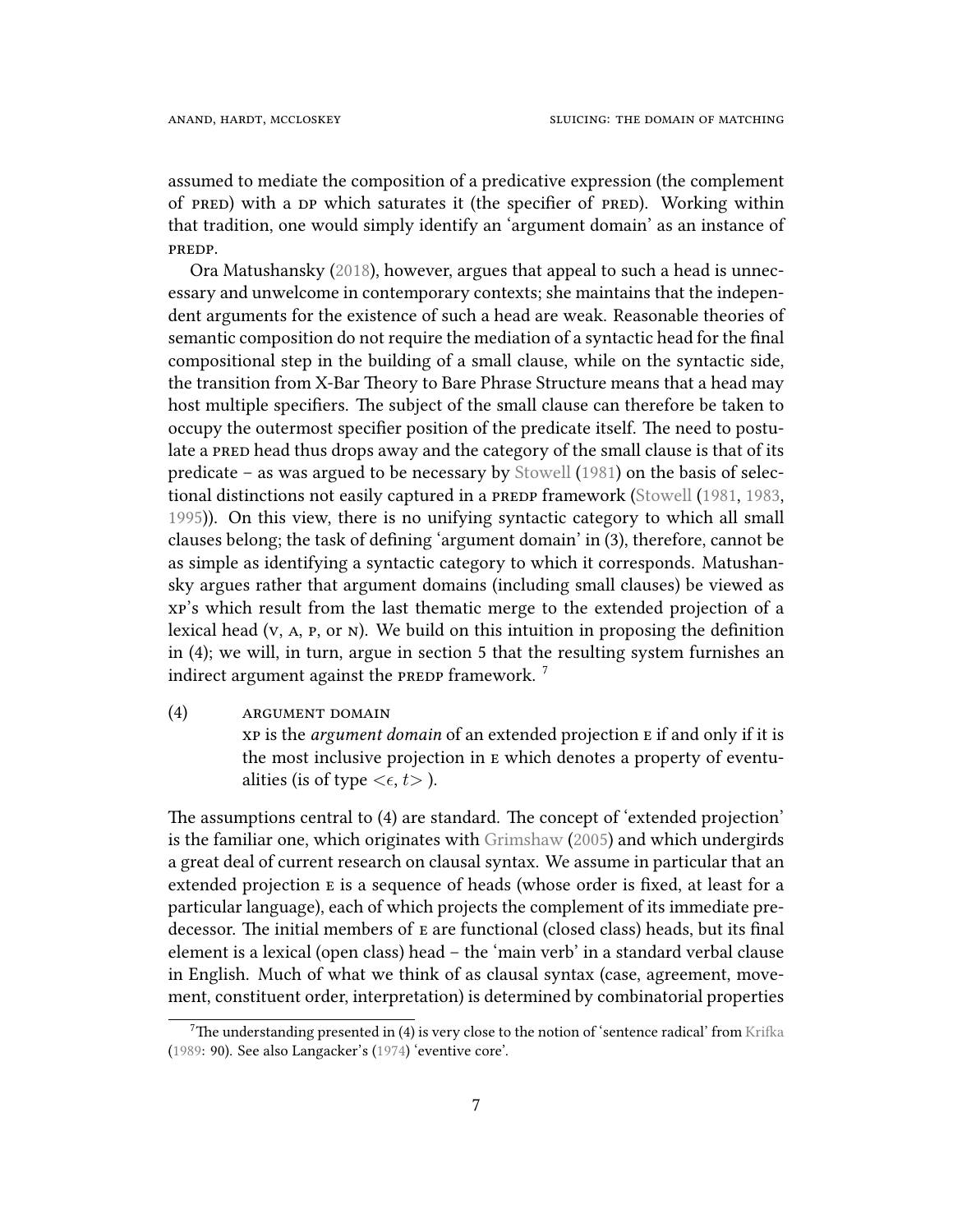of the items which constitute e. It is a crucial property of this conception that the final element in the sequence e be an open-class head (or perhaps an acategorial root preceded by a categorizing head) whose selectional properties determine the argumental core of the clause (on this, see [Grimshaw](#page-19-12) ([2005:](#page-19-12) p. 7) and especially [Williams](#page-21-10) [\(2009\)](#page-21-10)).

The definition in [\(4\)](#page-6-1) also presupposes an event-based semantics of a now familiar kind, including the idea that verbal phrases denote properties of eventualities, as do small clauses. The compositional process then results in a shift in semantic type when functional elements above the *v*p-domain (aspect, polarity, tense, modals and so on) are folded in. The definition in [\(4\)](#page-6-1) picks out the largest such constituent and so captures Matushansky's intuition that small clauses (and also *v*p) are the result of the final thematic merge. Consider, by way of illustration, the three examples in (5):

- (5) a. Smith might have [ *t* expected a promotion ].
	- b. They must really want [ this stuff out of here ].
	- c. There must have been [ three thousand people on that march ].

The definition in [\(4\)](#page-6-1) picks out the bracketed constituents in (5) as argument domains. In (5a) the extended projection terminates with the main verb *expect* and *v*P is the largest constituent of type <*∈*, *t* > within that extended projection. In (5b) and (5c) the first extended projection terminates with the verbs which select small clause complements (*want* in (5b), main verb *be* in (5c)); the second extended projection in the structure (selected by the final element of the first) consists of the small clause itself and, since it too is of type  $\langle \epsilon, t \rangle$ , it is an argument domain by [\(4\).](#page-6-1) In cases such as (5b) and (5c), the extended projection of the small clause is coterminous with its argument domain.

With this much in place, we now need a condition which demands strict isomorphism between the argument domain of a clause targeted by sluicing and a matching constituent accessible in the local discourse context. We define that condition in [\(6\).](#page-7-0) [8](#page-7-1) Given that the presence or absence of particular lexical items (selected prepositions, for instance) is crucial in the licensing calculus, [\(6\)](#page-7-0) follows a long tradition (including at least [\(Ross,](#page-20-9) [1967:](#page-20-9) 5.135, p. 348), [Wasow](#page-21-11) ([1972\)](#page-21-11), [Williams](#page-21-12) ([1977\)](#page-21-12) and especially [Fiengo and May](#page-19-3) ([1994](#page-19-3))) in requiring between an argument domain and its antecedent both token-identity of lexical items and parallel composition.

<span id="page-7-1"></span><span id="page-7-0"></span> $8A$  non-innocent simplification in [\(6\)](#page-7-0) is that it entirely sets aside one of the most disturbing provisions found in all such proposals: the clause which allows any two elements paired in an anaphoric linkage to count as counterparts – to allow, that is, for what [Fiengo and May](#page-19-3) [\(1994\)](#page-19-3) call 'vehicle change' effects. [Rudin](#page-21-0) [\(2019\)](#page-21-0) is not so lax.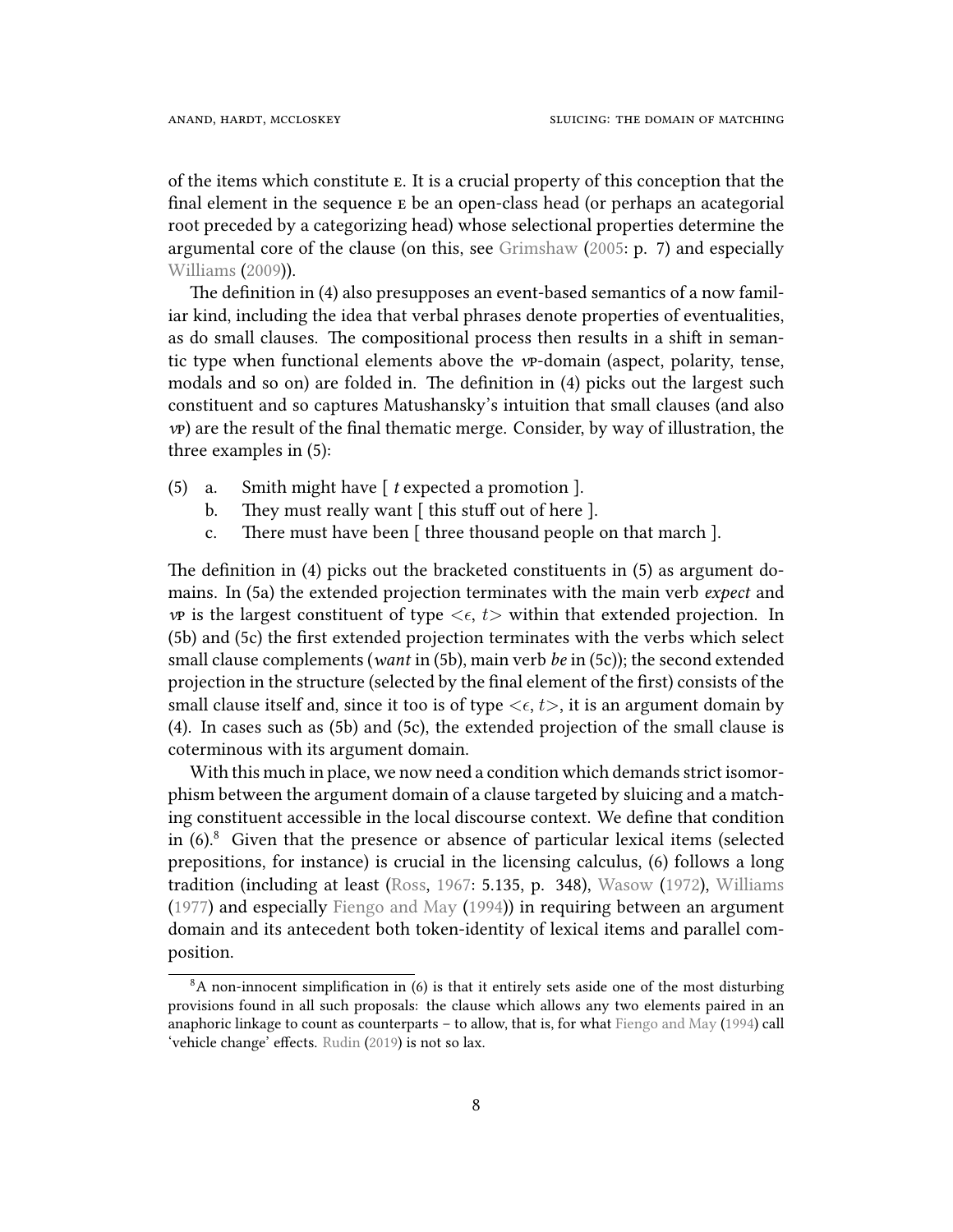### (6) syntactic isomoRphism condition

- a. The tp-complement of wh-c may be elided only if the lowest head in its extended projection projects or selects an argument domain xp which meets the condition in b.:
- b. There is a phrase yp in the discourse context, such that for each pair of heads  $\langle a, b \rangle$  in  $\mathcal{H}$ , the set of heads targeted for elision in xp, there is a pair of heads  $\langle a', b' \rangle$  in yp such that:
	- (i) LEXICAL IDENTITY:  $a$  and  $a'$  are tokens of the same lexical item,  $b$ and *b ′* are tokens of the same lexical item, and
	- (ii) straint strainglength in xp between *a* and *b* is the same as the path in  $\mathbf{v}$  p between  $a'$  and  $b'$ .

(6) formally captures the intuition that elided material and antecedent must be formed from the same set of lexical choices composed in the same manner. As restricted by its first clause, it correctly permits all of the cases considered by Rudin (in which the elided *v*p is matched by a *v*p in the antecedent), but crucially it will also be satisfied when the argument domain is a small clause, as in the cases considered in the previous section.

In [\(3e\)](#page-3-3), for instance, with the schematic structure seen in (7), the elided clause contains an argument domain – the small clause headed by the preposition *on* and selected by main verb *be*. Because it is selected by *be*, this small clause is in turn the complement of the final element of the higher extended projection (TP). It also has as an appropriate matching constituent the small clause complement of *with* earlier in the discourse. The condition in [\(6\)](#page-7-0) is thereby satisfied. Note that this proposal allows us to capture the presence of an unmatched copular verb in the elision site via precisely the same logic that Rudin uses to capture the presence of the unmatched modal element, and we thus predict that certain *v*ps (but not argument domains) may mismatch between antecedent and elided clause. We return to the ramifications of this flexibility shortly.

(7) With  $\begin{bmatrix} x_p \end{bmatrix}$  With  $\begin{bmatrix} x_p \end{bmatrix}$  with  $\begin{bmatrix} x_p \end{bmatrix}$  and who knows for how long  $\begin{bmatrix} \text{the} \end{bmatrix}$ campaign MODAL be  $[\text{xp } t \text{ on hold }]]$  – ...

In the case of (8a), with (8b) as its source:

- (8) a. I have the students write a series of literature-reviews. How many is up to them
	- **b.** [cp how many  $[\lceil_{\text{TP}}\rceil]$  the students MODAL  $[\lceil_{v}$  write  $t$ ]] is up to them.

the argument domain of the elided clause is the *v*p and there is an appropriately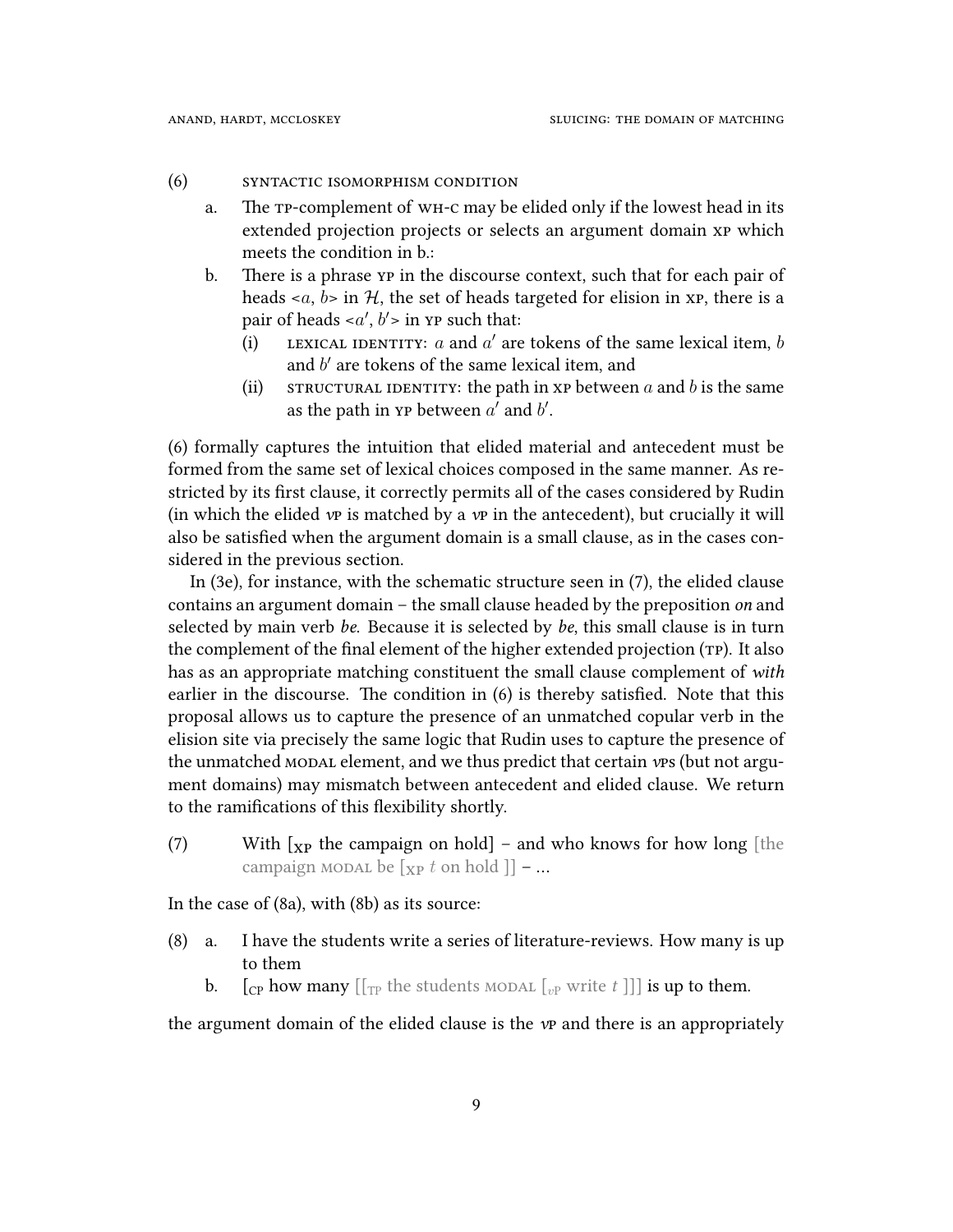isomorphic *v*p in the antecedent context – the complement of causative *have*. [9](#page-9-0)

In this way, example (8a) with the interpretation in (8b) satisfies the condition in [\(6\).](#page-7-0) The ultimate well-formedness of such examples will then turn on whether conditions governing givenness, relevance to a QUD, discourse coherence and so on are satisfied with respect to the (entire) elided clause in its discourse context. Mismatches in voice, however, have no path to well-formedness. For an example like (9):

(9) \*All the rules around here have changed, but I just can't work out who.

it is difficult to see what pragmatic considerations might be sufficient to explain the degree of felt ill-formedness. In such a case, however, there will be no way to meet the isomorphism condition in [\(6\).](#page-7-0) Within the elided clause, the argument domain, according to the definition in [\(4\),](#page-6-1) must be the transitive structure built around *change* – it is the largest sub-part of the extended projection which is of type  $\langle \epsilon, t \rangle$ . It will necessarily then include the transitive-causative light verb which introduces the agent-causer argument. But the only available matching constituent is an unaccusative structure which, by the same reasoning, must include the unaccusative light verb which introduces no external argument. These are distinct lexical items and matching fails at the level of lexical identity.

By exactly similar reasoning, active-passive mismatches such as that in [\(10a\):](#page-9-1)

- <span id="page-9-1"></span>(10) a. \*It's important to establish when he was robbed and, more important, who.
	- b. It's important to establish when he was robbed and, more important, who robbed him.

will fail on syntactic grounds, no matter how well they fare with respect to a condition grounded in semantic or pragmatic concerns – the argument domain within the elided clause must contain the transitive light verb, which is crucially distinct from the light verb which is characteristic of passive structures.

It is natural, in the context of  $(6)$ , to assume that the terminal nodes of the ellipsis

<span id="page-9-0"></span><sup>&</sup>lt;sup>9</sup>When the argument domain of the lower extended projection is calculated, the selecting verb *have* cannot be included because *have* and the head of the small clause are in different extended projections. Of course one can also calculate the argument domain of the higher extended projection, the one which terminates with causative *have*. It is the availability of this possibility which allows for cases like (i):

<sup>(</sup>i) They had us read all of *Ulysses*; I have no idea why.

in which the ellipsis site includes an occurrence of causative *have* and it is matched in the antecedent.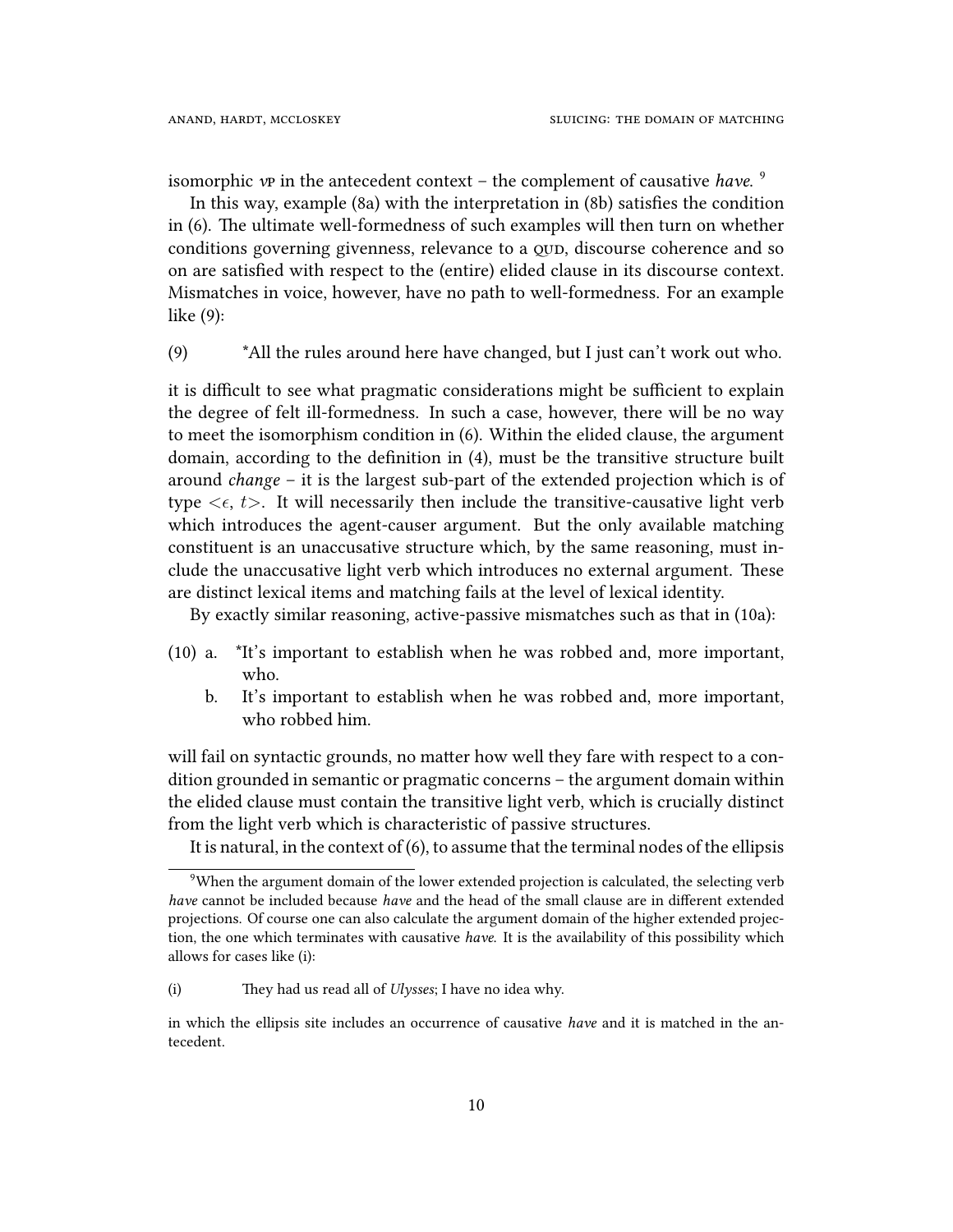site are marked for non-pronunciation in the phonological component (see [Bennett](#page-18-11) [et al.](#page-18-11) [\(2019\)](#page-18-11) for references and arguments). In the context of multi-occurrence theories of movement, it is also natural to assume that only phrases which are fully contained in the ellipsis site are so marked. A phrase is in turn 'fully contained' within a constituent  $\alpha$  if and only if all of its occurrences are within  $\alpha$ . Material raised out of the constituent targeted for ellipsis will not be so marked and [\(6\)](#page-7-0) will have no jurisdiction over them. As a consequence, they will not be required to have a counterpart in the antecedent argument domain. This is the basis for what has been termed 'sprouting' – instances of sluicing where the remnant material lacks a syntactic correlate in the (apparent) antecedent TP (we depart from Rudin's account in this respect).<sup>[10](#page-10-0)</sup> The familiar contrasts related to sprouted  $PP's$  in (11) then fall into place.

- (11) a. They're furious but it's unclear at who(m),
	- b. They're furious but it's unclear who at.
	- c. \*They're furious but it's unclear who.

In (11a) the pp *at whom*, having undergone wh-movement, is not fully contained within the ellipsis site and is therefore not marked for elision and is not subject to the requirements of [\(6\)](#page-7-0). The fact that it has no counterpart in the antecedent context therefore does not count against it. If (11b) involves pied piping and a subsequent internal re-ordering, the calculation of well-formedness proceeds exactly as in the case of  $(11a)$  $(11a)$  $(11a)$ .<sup>11</sup> In  $(11c)$ , however, there is an item within the argument domain of the elided clause (namely the possibly semantically vacuous preposition *at*) which has no counterpart in any argument domain in the local discourse context and the example has no path to well-formedness. This combination of assumptions thus yields an account of what has been called Chung's Generalization ([Chung](#page-18-2) [\(2006\)](#page-18-2), [Chung et al.](#page-18-1) ([2011\)](#page-18-1), [Chung](#page-18-3) [\(2013\)](#page-18-3)) – the observation that a preposition can be stranded in a sluicing ellipsis site only if it is matched in the antecedent by an identical preposition in an identical web of syntactic relations.

**4.** StRanded PRepositions. This combination of assumptions also now gives rise to new expectations. Since formal isomorphism is required only within the argument domain, non-argument prepositional phrases merged above *v*p should be free of any matching requirement. We therefore expect to encounter (if all other

<span id="page-10-0"></span><sup>10</sup>Lower occurences of moved phrases will be eliminated by the mechanisms which regulate non-pronunciation of lower occurrences in general. For a more detailed discussion of how [\(6\)](#page-7-0) does its work here, see([Rudin,](#page-21-0) [2019](#page-21-0): 258 and 269-70).

<span id="page-10-1"></span><sup>&</sup>lt;sup>11</sup>If the preposition is not marked for elision – in virtue, say, of being, in some sense, focusmarked – the account in  $(6)$  is compatible with analyses (such as that in  $\text{Ross}$  $\text{Ross}$  $\text{Ross}$   $(1969)$  $(1969)$  $(1969)$ ) in which the stranded preposition survives elision in place.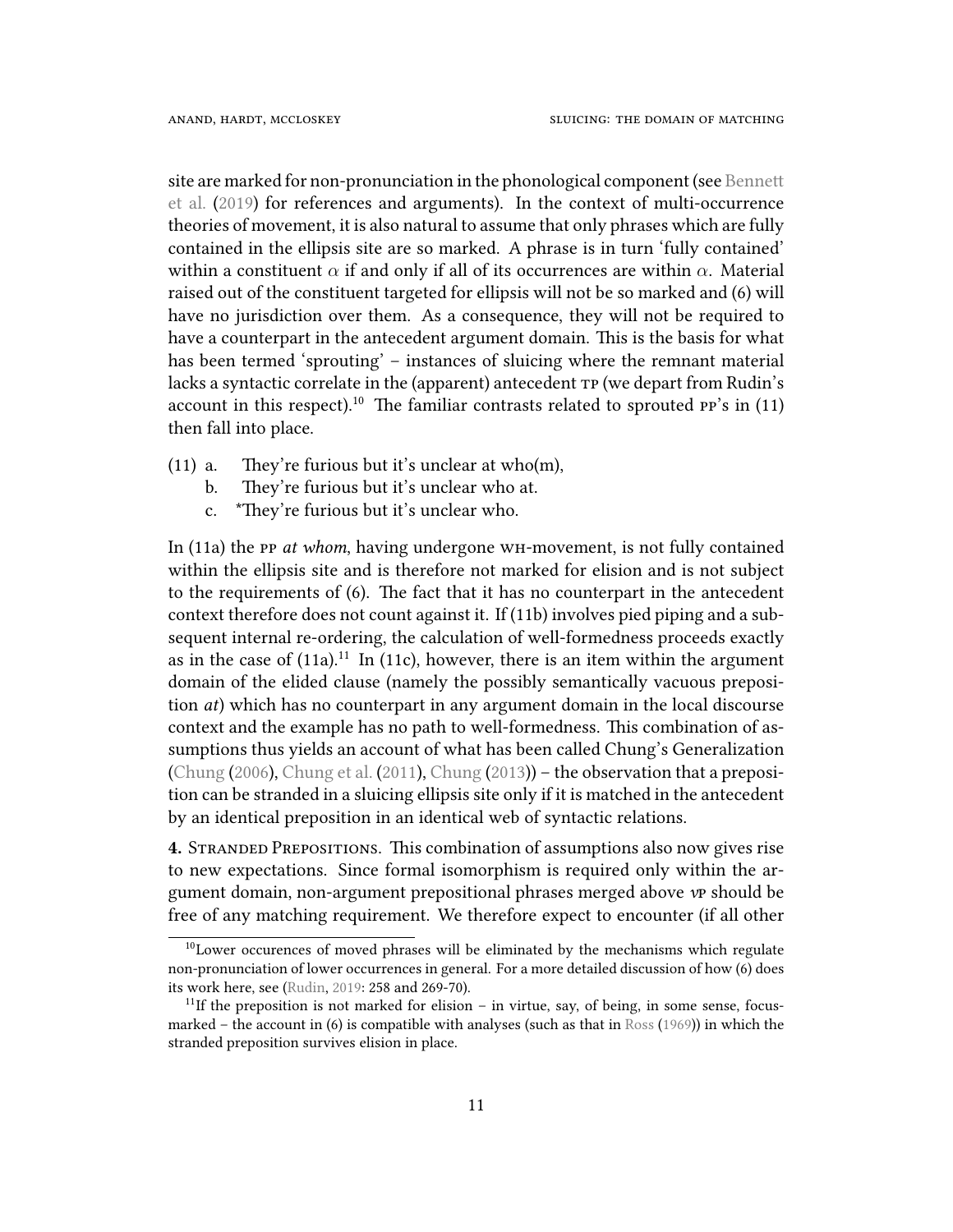conditions are met) well-formed exceptions to Chung's Generalization for nonargument prepositional phrases.

The annotation project described in [Anand et al.](#page-18-4) [\(2021\)](#page-18-4) unearthed a range of examples of exactly this type. In these cases (17 in all), annotators postulated a stranded preposition within a sluiced clause which lacks any counterpart in the antecedent clause. All such cases involve non-argument-marking prepositions. (12) and (13) present some representative examples (for embedded and root sluices respectively).

- <span id="page-11-0"></span>(12) a. "The board believes that a 'one-size-fits-all' approach to financial market regulation is inappropriate," Phillips said. "A particular market's characteristics determine whether government regulation is necessary, and if so, what form [govern regulation is necessary  $\lfloor N \rfloor$ " [138195]
	- b. When the officer asked me about her, I remembered meeting her but I couldn't say what date  $[I \text{ MET her ON}]$ . [F38]
	- c. Decker was weaned in the world of investing by his father, who had also been a mutual fund manager. (Decker won't say which firm [his father had been a mutual fund manager  $AT$ ]). [89932]
- <span id="page-11-1"></span>(13) a. 'Hey, you work at Salomon? I have a friend who works at Salomon.' 'Really? What group [DOES THAT friend work at Salomon IN]?'[105278]
	- b. "Particularly when Jim, Pete, Andre and I play, it doesn't matter where, what surface [Jim, Pete, Andre and I play ON]," he said of Sampras, Agassi and Jim Courier. [199504-12373]
	- c. "The first thing he said was so interesting that [he thought it was a period piece]," Scardino recalled. "I said 'What period [do you think it is a piece FROM]?' He said, 'Nineteen ninety-one." ' [195676]

Of the 17 examples discovered, two were judged to be less than fully acceptable by the annotation team ((13c) was one of those – judged to be of 'medium' acceptability).

This complex of facts falls within the range of understanding given the proposals developed here. The extremely sharp contrast between the examples of (12) and (13) on the one hand and those, like (14), which originally motivated Chung's Generalization, provides dramatic confirmation of the divide which, in the calculus of antecedence for sluicing, separates the argument domain from other aspects of clausal organization.

- (14) a. \*He served the soup, but I don't know who.
	- b. \*The un is transforming itself, but what remains unclear.

If the Isomorphism Condition is a hard constraint, the full unacceptability of cases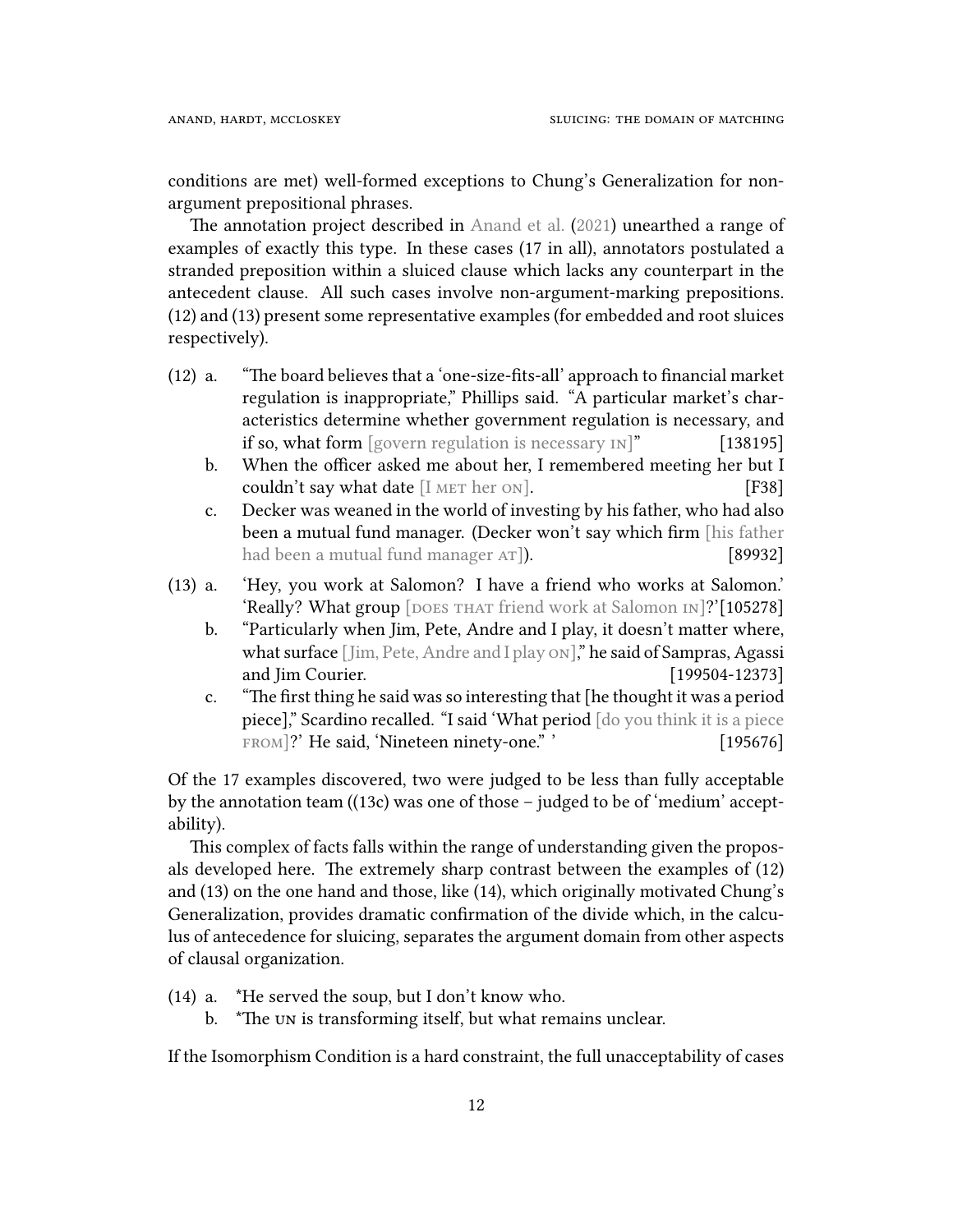like (14) is understood, as demonstrated earlier. Examples such as those in [\(12\)](#page-11-0) and [\(13\)](#page-11-1), by contrast, pass muster with respect to the isomorphism condition since it is not at all concerned with material outside the argument domain. Such examples however will inevitably involve movements from within non-argument pp's, movements that will give rise to characteristically weak Adjunct Island violations of the kind seen in (15):

- (15) a. ?What form is government regulation necessary in?
	- b. ?What date did you meet her on?
	- c. ?What group does your friend work at Wells Fargo in?
	- d. ?What period do you think this is a piece from?

If sluicing then applies to such structures, we expect the amnestying effect([Ross](#page-21-13) ([1969\)](#page-21-13), [Chung et al.](#page-18-0) ([1995\)](#page-18-0), [Merchant](#page-20-1) [\(2001\)](#page-20-1), among many others) to be in play, reducing the felt degree of unacceptability. Our understanding of how the island amelioration effect for sluicing interacts with the (already weak) adjunct island condition remains limited, but it seems reasonable to expect that such examples should be found in natural settings (unlike those in (14)), that they should be interpretable, and that they should not be judged fully acceptable or fully unacceptable by all speakers on all occasions. This seems to be exactly what we observe in the existence and status of examples like those in [\(12\)](#page-11-0) and [\(13\)](#page-11-1).

We take it to be a strong argument in favor of the proposal in [\(6\)](#page-7-0) that it provides a way of understanding such a complex array of facts, and in particular that it provides an understanding of the extremely stark contrast between the ways in which argument  $PP's$  and adjunct  $PP's$  behave under sluicing.  $12$ 

- (i) a. \*… and if so what form it should/might be
	- b. \*… but I couldn't say what date it was.
	- c. \*… Decker won't say which firm it was.
- (ii) a. \*… What group was it?
	- b. \*… what surface it was.
		- c. \*… What period is it?

Appeal to possible cleft sources for the well-formed examples in [\(12\)](#page-11-0) and [\(13\)](#page-11-1) is not a useful analytic move here, since such sources are also available for the examples which originally motivated Chung's Generalization, but they are not repaired by the availability of this source:

(iii) a. He is very proud, but I don't know what [it is that he is very proud of].

<span id="page-12-0"></span> $12A$  reviewer suggests that some examples of the type we discuss here could be analyzed as 'non-isomorphic' copular sluices of the kind we discuss in the following section. Such an analysis, however, is not available for the cases in [\(12\)](#page-11-0) and [\(13\),](#page-11-1) none of which have paraphrases in terms of *it be* which express what the sluice in fact expresses: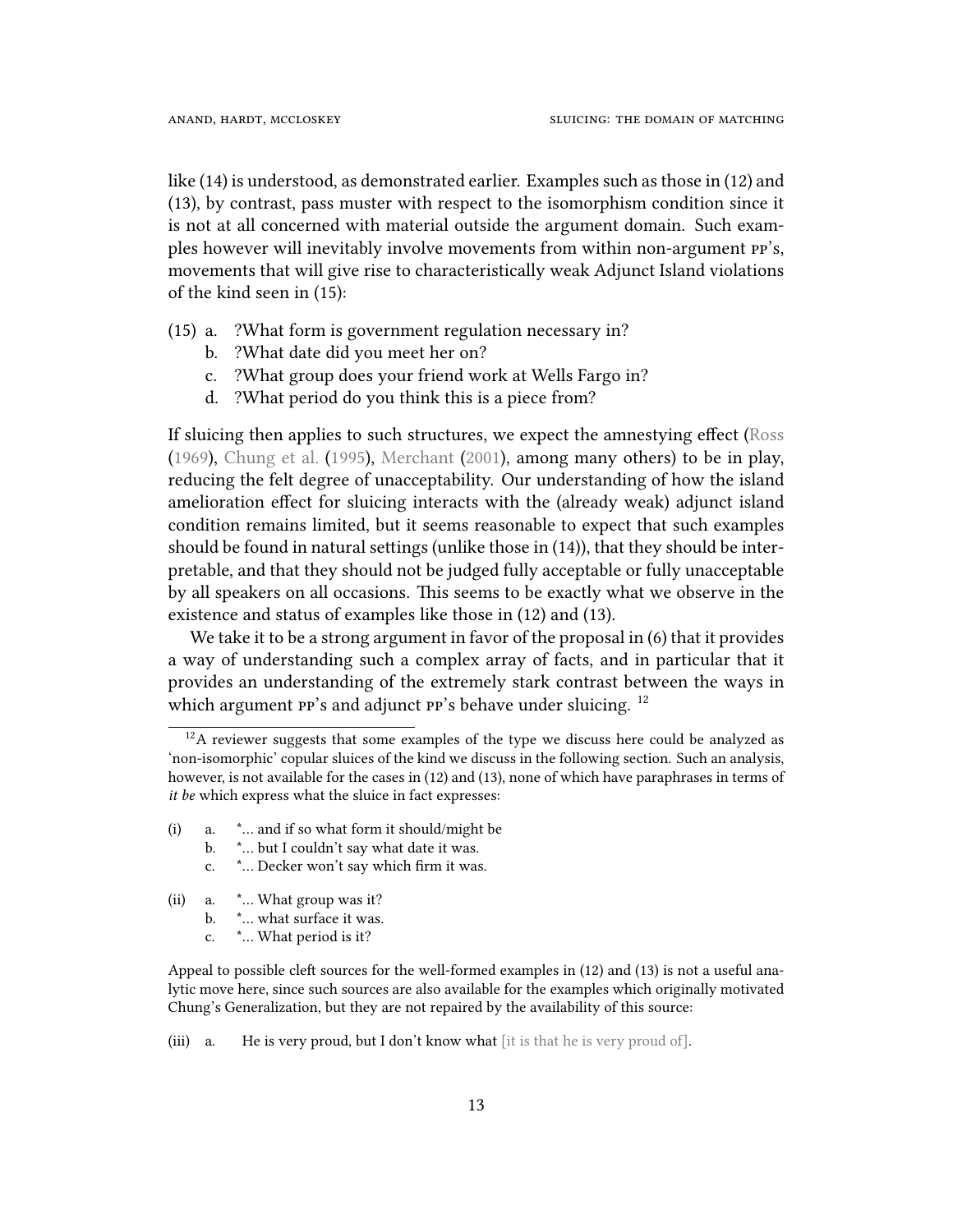<span id="page-13-0"></span>**5.** YET SMALLER ANTECEDENTS. Finally, there is a third new prediction to explore. The treatment of sprouting in [\(6\)](#page-7-0) interacts with the treatment of small clauses adopted earlier in a very particular way. Consider structures like (16), involving small clause complements to *be*:

- (16) a.  $[\text{TP} \dots be \text{ [SC DP} \text{ XP} ]]$ 
	- b. There were  $\int_{\text{SC}}$  two thousand people on that march ].
	- c. Two thousand people were  $\left[ \begin{smallmatrix} 1 \\ \text{s.t} \end{smallmatrix} \right]$  to that march  $\left[ \begin{smallmatrix} 1 \\ \text{0} \end{smallmatrix} \right]$ .

What kinds of sluicing should such structures support? The small clause complement of *be* is an argument domain and the clause which immediately contains it should be elidable as long as that argument domain has an appropriately matching antecedent. But elements moved out of TP are not targeted for elision and are not under the jurisdiction of [\(6\)](#page-7-0); this, as we saw earlier, is how there can be 'sprouting'. That being so, if the predicative xp of (16a) moves out of the clause which is to be elided, only the constituent which remains (the subject pp) will be required to have a counterpart in the discourse context. What we expect then is that there should be instances of sluicing in which an antecedent is readily identifiable but consists only of a nominal. The interpretation of the sluice, however, should imply the presence of a copula in the ellipsis site, with its associated functional superstructure. The wh-phrase of the sluice should supply the predicate for the small clause and the antecedent nominal should correspond to its subject.

<span id="page-13-1"></span>Cases of this type are in fact common – at least 23 instances are attested in the annotated dataset already referred to. (17) and (18) give representative examples.

- (17) a. Bradley said that he has not shut the door to [a presidential race], though he would not say when [that presidential race MODAL BE].  $[176498]$ 
	- b. The doctors anticipate [a full recovery] for me, but they really don't know when [that recovery MODAL BE]. [76117]
	- c. He averaged nearly 30 points a game, and the compensation was all right: [a salary] somewhere in the \$35,000 to \$90,00 range – he won't say how much [that salary was] – plus expenses, [84065]
	- d. The Forest Service eventually agreed to the proposal, and Wood came up with [a site] that seemed acceptable to the tribes. He won't reveal exactly where [that site is], except to say that the location is easy to protect from pot hunters. [173508]

b. \*He is very proud, but I don't know what.

The crucial contrast between argument-marking prepositions and adjunct-marking prepositions persists.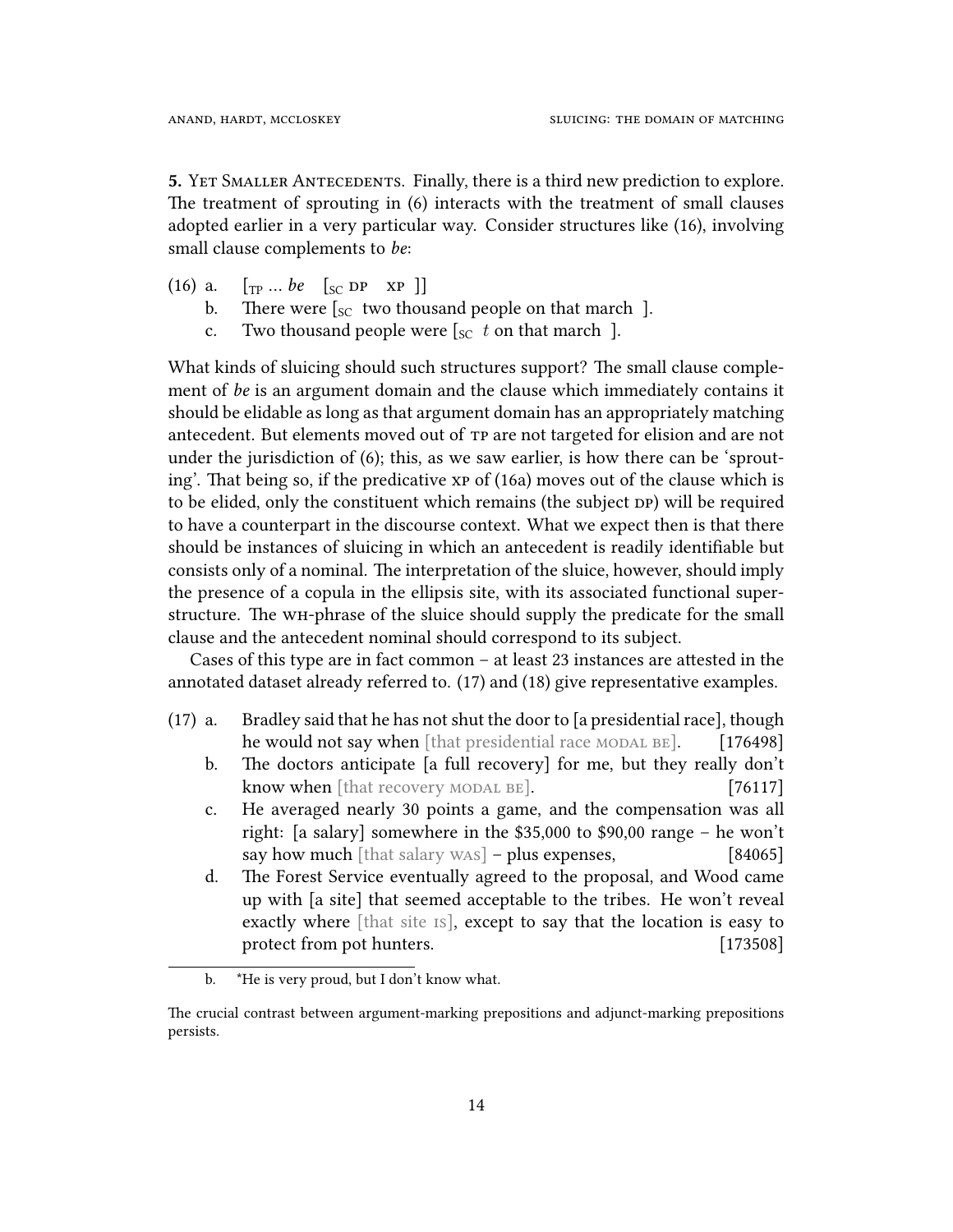The examples in (18) represent a notable subgroup of the general type. Here the ellipsis site expresses an existential proposition; again, the only structure shared by the ellipsis site and the antecedent context is a nominal – an indefinite which serves as the pivot of the existential in the elided clause. Among the clearer examples are those in (18):

- <span id="page-14-0"></span>(18) a.  $[A \text{ cut}]$  appears almost certain this year; the question is how soon  $[THEOREM]$ MODAL BE a cut ], and by how much [THERE MODAL BE a cut].  $[15811]$ 
	- b. Even the most conservative voices in the state seem resigned to the prospect of [a long costly court battle]. To what end [MODAL THERE BE a long costly court battle<sup>[2]</sup> [135056]

These are the copular 'non-isomorphic' sluices of recent discussions. They have come to prominence, in particular, in the long-running effort to assess apparent exceptions to Merchant's([2001\)](#page-20-1) 'Preposition Stranding Generalization' and more recently in work which argues that the apparent island-amnestying property of sluicing is an illusion([Erteschik-Shir](#page-19-14) ([1977\)](#page-19-14), [Rodrigues et al.](#page-20-10) [\(2006\)](#page-20-10), [van Crae](#page-18-12)[nenbroeck](#page-18-12) [\(2010b](#page-18-12)), [Gribanova](#page-19-15) ([2013](#page-19-15)), [Barros](#page-18-13) [\(2014\)](#page-18-13), [Barros et al.](#page-18-14) [\(2014](#page-18-14))). [Vicente](#page-21-3) ([2019:](#page-21-3) 4.1) provides a lucid overview of the phenomenom and the issues it raises, the burden of which is that it is unclear at best how such cases can be assimilated to what he calls 'isomorphic sluicing' – sluicing of the more familiar type, in which the relation between elided material and the form of the antecedent is more transparent. But under the account developed here, where argument domain and *v*p can be distinct, the existence of these cases is expected rather than anomalous. The elided clauses in (17) and (18) will have the pre-elision and pre-movement structures shown schematically in (19) and (20) respectively:

- <span id="page-14-1"></span>(19) a.  $[\text{TP} \space \text{T} \space \text{be} \space \text{[sc} \space \text{that} \space \text{presidential} \space \text{race} \space \text{[pp when} \space \text{]]}]$ 
	- b.  $[\text{TP} \space \text{T} \space \text{be} \space [\text{sc} \space \text{that recovery} \space [\text{when} \space]]]$
	- c.  $[\text{TP} \space \text{T} \space \text{be} \space \text{[sc} \space \text{that salary} \space \text{[how much ]}]]$
	- d.  $[\text{TP} \space \text{T} \space \text{be} \space \text{[s]} \text{c} \space \text{that} \space \text{site} \space \text{[where]}]]$
- (20)  $\left[\begin{matrix}T_P & T \end{matrix}\right]$   $\left[\begin{matrix}S_C & a \end{matrix}\right]$  (how soon ]]

The relevant argument domain in each case is the small clause complement of *be*. But in all such cases, the predicate of the small clause has been raised by whmovement out of the  $TP$  which is to be elided and it is therefore exempt from any identity or parallelism requirements. The subject of the small clause must meet those requirements, though, and in the examples of [\(17\)](#page-13-1) and [\(18\)](#page-14-0) it does so in its relation with the nominal antecedent.

It is worth attending to how the requirements in [\(6\)](#page-7-0) are satisfied, since they rely on some details whose importance may not be obvious at first blush. Let us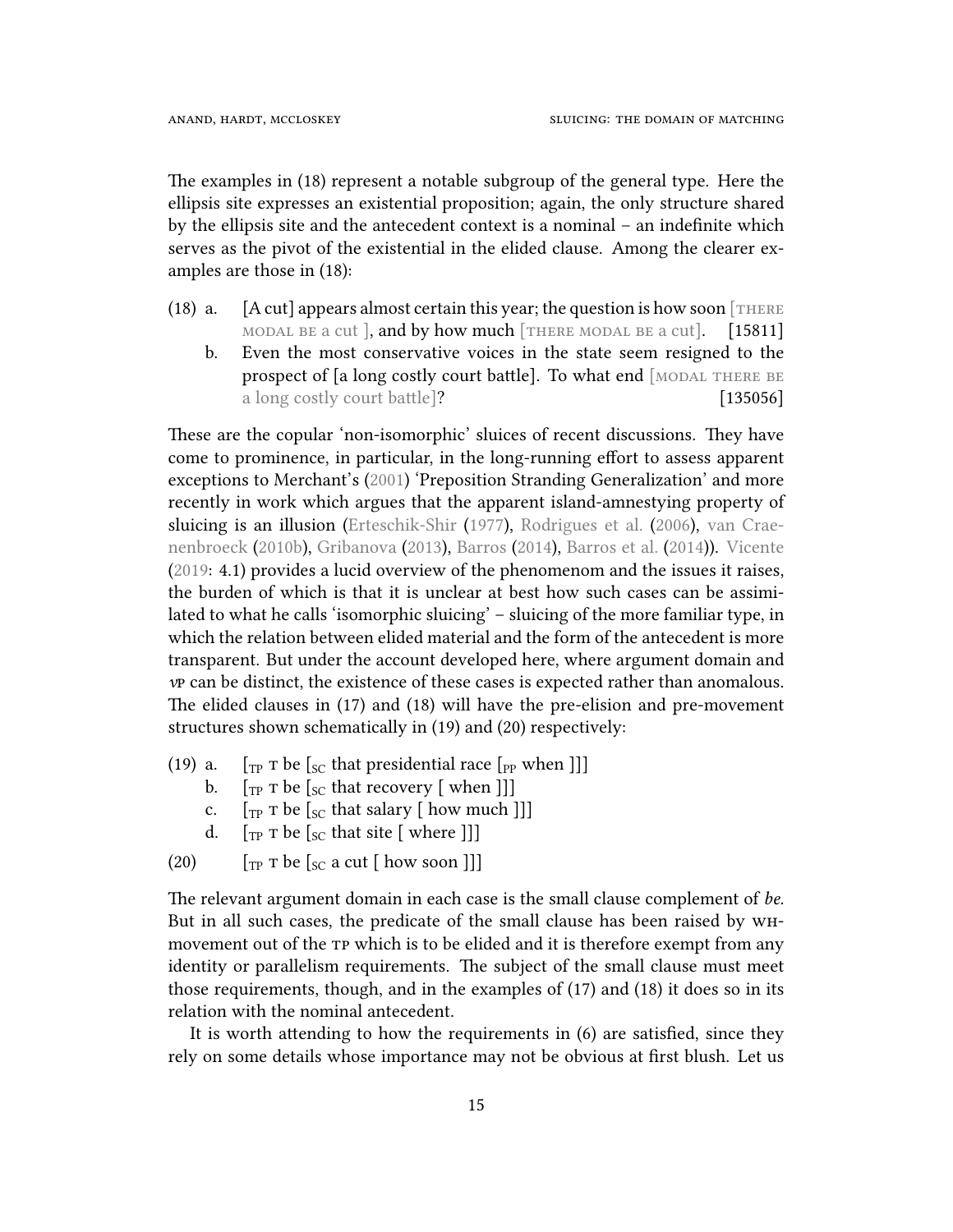<span id="page-15-0"></span>consider (19a), which has the structure below after movement:

## (21)  $\left[$  [<sub>PP</sub> when  $\left[$  c  $\left[$ <sub>TP</sub>  $\tau$  be  $\left[$ <sub>SC</sub> that presidential race *t*]]

We have noted that because the PP containing the WH-phrase has moved outside the TP, it is exempt from identity requirements. This leaves only the DP in the argument domain, and it has a match in the antecedent, satisfying both lexical and structural identity. However, note that this argument rests crucially on Matushansky's claim that small clauses are not in fact headed by a null functional head pRed. If there were such a head between the subject and the predicate of the small clause, it would have no counterpart in the antecedent context when sluicing applies and examples like [\(17\)](#page-13-1) and and [\(18\)](#page-14-0) would have no way of satisfying the lexical identity clause of the isomorphism condition in [\(6\)](#page-7-0) and should be impossible. The existence of these examples is, then, an additional argument for the position Matushansky advocates.

There is, however, a potential 'residue' of PRED in [\(21\),](#page-15-0) namely the small clause sc node itself. A classical graph isomorphism constraint would require an argument domain and its yp counterpart in the antecedent to be identical, with each node *n* in the argument domain possessing a counterpart *m*(*n*) in yp. Since sc comprises the argument domain, it would naturally be subject to this matching requirement. But for the cases in [\(19\),](#page-14-1) unlike the previous instances where the antecedent was a small clause, the sc node does not have a match in the antecedent, and ellipsis should therefore not be licensed. Rudin's condition, however, requires (lexical) identity only for the *heads* in the argument domain, correctly excluding the sc node from consideration.<sup>[13](#page-15-1)</sup>

However, the structure in [\(21\)](#page-15-0) is still problematic under Rudin's account when it comes to computing structural identity. Informally speaking, the structural identity condition simply requires that the items in the elided clause's argument domain and its correspondent yp in the antecedent be arranged identically. For structures without movement there are many equivalent ways of formalizing that constraint. In a classical graph isomorphism constraint, the requirement would be that for any two nodes  $n_1$  and  $n_2$  in the argument domain connected by an edge in the tree,  $m(n_1)$  and  $m(n_2)$  are likewise connected by an edge. Rudin's own formulation in terms of domination chains, provided below for argument domains,

<span id="page-15-1"></span> $13$  Appeal to the small clause structures of (20) may nevertheless seem excessively elaborate here. One might maintain instead that in such cases the  $p \cdot p$  of the elided clauses of (20b) and (20c) is itself the argument domain of the clause and that in such cases the isomorphism requirement is satisfied in virtue of its relation with the overt DP in the antecedent context. Assessing the viability of this alternative will involve assessing whether the 'bare DP' analysis of existentials is appropriate for such cases and the related but independent question of whether or not DP can ever, by itself, constitute an 'argument domain'.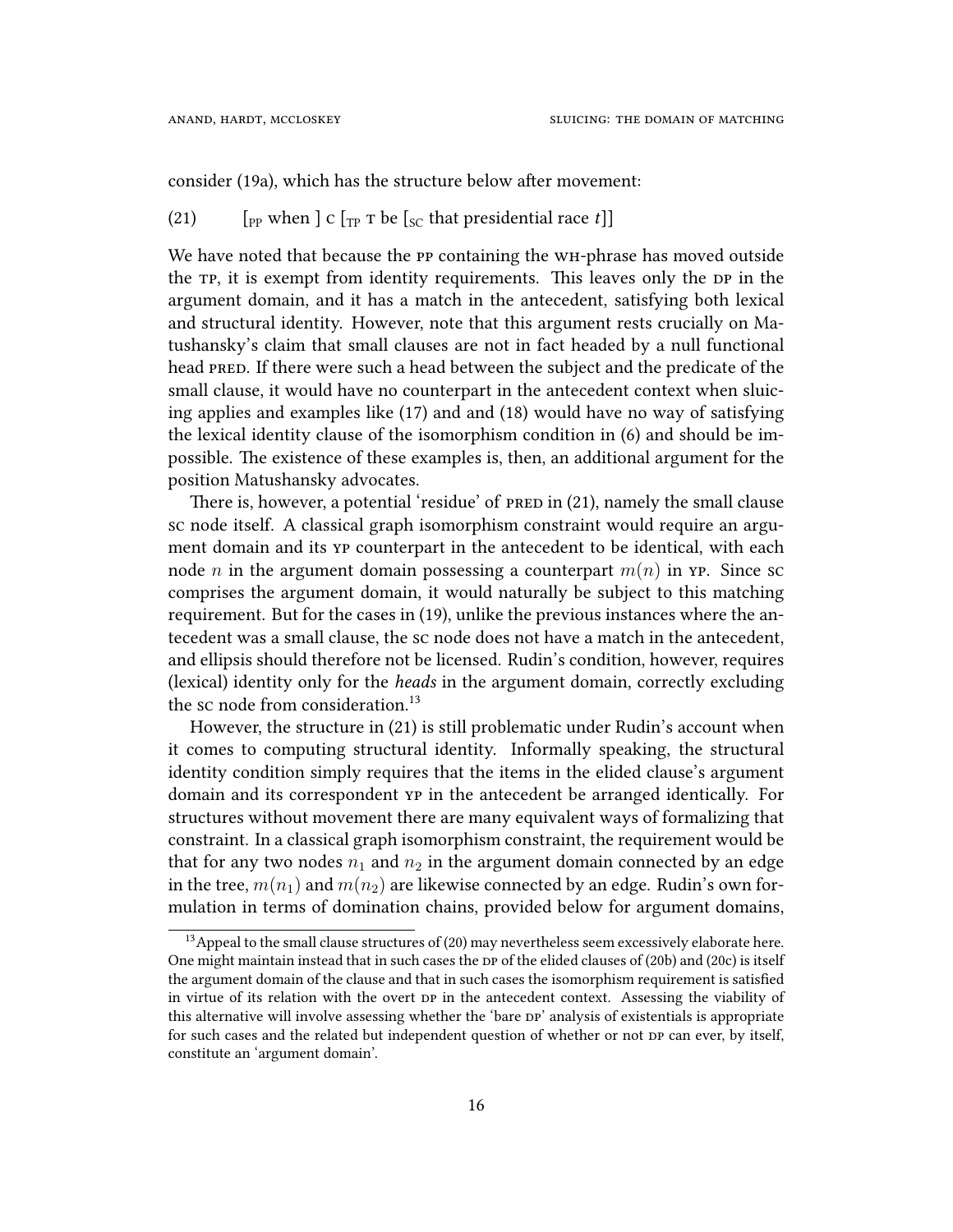is the transitive closure of that condition (since edges in a constituent tree simply reflect the immediate domination relation):

(22) Ellipsis of a tp is licensed only if it contains an argument domain xp such that there is a phrase yp in the discourse context, such that for each head *x* targeted for elision within xp, there is a head *y* in yp, *x* and *y* are tokens of the same lexical item and are dominated within xp and yp by identical series of immediately dominating heads.

Because the sc is the argument domain, the sc node dominates all heads in the DP *the presidential race*, and hence should also dominate the DP in YP. As it cannot, elision should be blocked because of a lack of structural identity.

In contrast, the structural identity condition in [\(6\)](#page-7-0) does not require us to consider the sc node. Instead, like Rudin's own lexical identity condition, it is formulated solely in terms of the heads in xp. Thus, the requirement is that, for any pair of heads *a* and *b* in the argument domain that are targeted for elision, the path between *a* and *b* be mirrored in the antecedent yp. In [\(21\)](#page-15-0) and similar cases, only the heads within the subject DP are targeted for elision and and all pair-wise paths linking these doomed heads are the same in the antecedent and within the DP of the ellipsis site. Crucially, paths that traverse the sc node would only be relevant if the argument domain contained material outside of the DP, which is not the case. And so the structural identity condition in [\(6\)](#page-7-0) is met, predicting the grammaticality of the structures in [\(19\)](#page-14-1).<sup>[14](#page-16-0)</sup>

This much, of course, does not provide a full understanding of the phenomenon of 'non-isomorphic' sluicing. Attention must now focus on how such cases meet pragmatic requirements and how they show the particular range of interpretive possibilities that they do. But the strength of the proposal defended here is that it provides a framework in which commonplace examples like [\(17\)](#page-13-1) and [\(18\)](#page-14-0) no longer seem *sui generis* and no longer deserve to be called 'non-isomorphic'. Rather, they take their place as one natural part of a well-defined typological landscape.<sup>[15](#page-16-1)</sup>

<span id="page-16-0"></span> $14A$  further prediction is that there should be examples in which the subject of the small clause is extracted and in which only the predicate must be matched under ellipsis. [Stockwell](#page-21-14) [\(2021\)](#page-21-14) argues that such cases are in fact attested, though they are admittedly difficult to find and to construct.

<span id="page-16-1"></span><sup>&</sup>lt;sup>15</sup> Among the issues that remain is how we should treat sluices which derive from clefts, on which see [Rosen](#page-20-11) [\(1976\)](#page-20-11), [Merchant](#page-20-1) ([2001](#page-20-1)), [van Craenenbroeck](#page-18-15) [\(2010a](#page-18-15)), [Barros](#page-18-13) ([2014](#page-18-13)). The general scheme defended here will incorporate such cases if the focused phrase and the wh-clause together form a small clause, as seems entirely plausible on independent grounds (the sequence of focused phrase and wh-clause is a constituent and a complement of *be*; the wh-clause is standardly analyzed as being predicated of the focused phrase). Extending the definition of 'argument domain' in [\(4\)](#page-6-1) to include such cases will be a challenging and interesting project and one which surely needs to be undertaken in any case, for reasons that are entirely independent of ellipsis.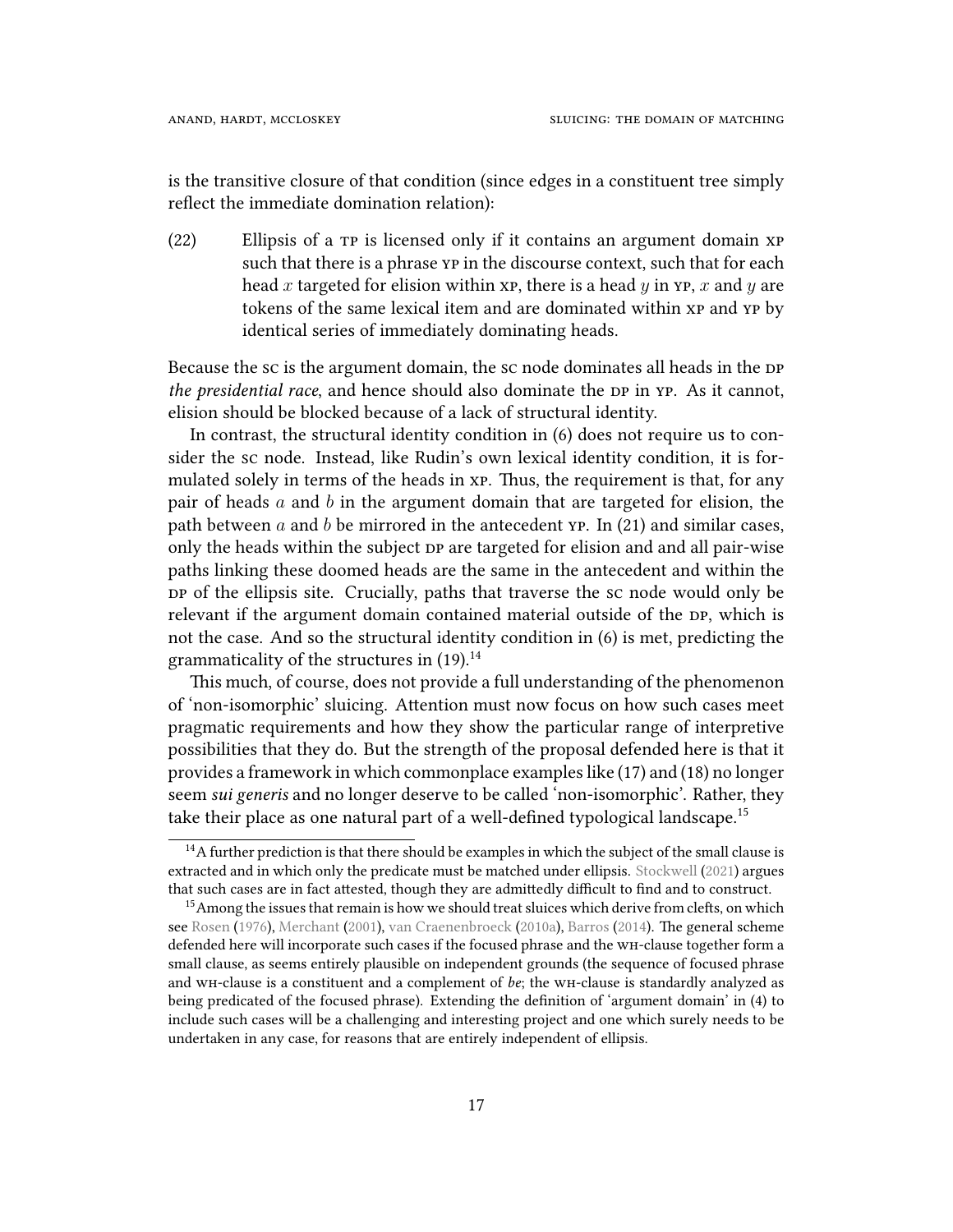**6.** Conclusion. We have been concerned in this paper with a long-standing puzzle concerning the role of syntax in licensing sluicing in English. The puzzle is that strict matching with an antecedent seems to be required for argument structure properties of the elided clause, while mismatches with the antecedent are easily tolerated in other aspects of clause structure (polarity, tense, modality, finiteness). We have provided new kinds of evidence for Rudin's [\(2019](#page-21-0)) solution to this puzzle, according to which formal matching is required only for that subdomain of the clause which is concerned with the expression of argument structure. Properties of the elided clause expressed outside that domain are subject to no such requirement and are free to diverge from those of the antecedent to the extent permitted by pragmatic and semantic calculations. Syntax leaves the matter open.

The new kinds of evidence we have brought to light force in turn a new understanding of the relatively small domain in which formal isomorphism is enforced, one which is cross-categorial and which corresponds closely to the intuitive notion of a 'predicative core' or the 'complete functional complex' familiar from work in binding theory.

The overall account which then emerges is in the tradition of so-called 'two-tier' approaches to the general problem of ellipsis licensing and resolution. Within this tradition, a condition of syntactic isomorphism acts to restrict the space of ellipses which are allowable on purely pragmatic grounds (see, for instance, [Tan](#page-21-1)[credi](#page-21-1) [\(1992\)](#page-21-1), [Rooth](#page-20-0) [\(1992:](#page-20-0) 10–13), [Heim](#page-19-0) ([1997](#page-19-0): 9)). In his initial presentation of the idea, Rooth emphasizes that the two conditions, being distinct, may have different domains of application, arguing in particular that for vp-ellipsis in English the condition which assesses pragmatic appropriateness has access to a more inclusive domain than that which is inspected by the condition of syntactic isomorphism. This is also the picture which emerges from our discussion of sluicing.

Such theories are open to the charge that they are insufficiently parsimonious (why two conditions rather than one?). In addition, the technical devices that must be appealed to in defining the isomorphism condition are elaborate enough that scepticism about them is clearly in order. There are also real concerns about the extreme non-locality of the interaction between ellipsis site and antecedent – syntactic interactions do not in general span such distances.

We entirely recognize the force of such concerns. But to develop more parsimonious alternatives, we must first understand what work the existing proposals do and what descriptive responsibilities an alternative or successor theory will inherit. If something along the lines of [\(6\)](#page-7-0) survives such scrutiny, then an interesting research path opens out – what it is about the eventive core of a clause (Ramchand's [\(2008](#page-20-6)) 'First Phase Syntax') that makes it privileged, how should it be represented, and why should ellipsis (along with, perhaps, binding theory) be particularly concerned with it?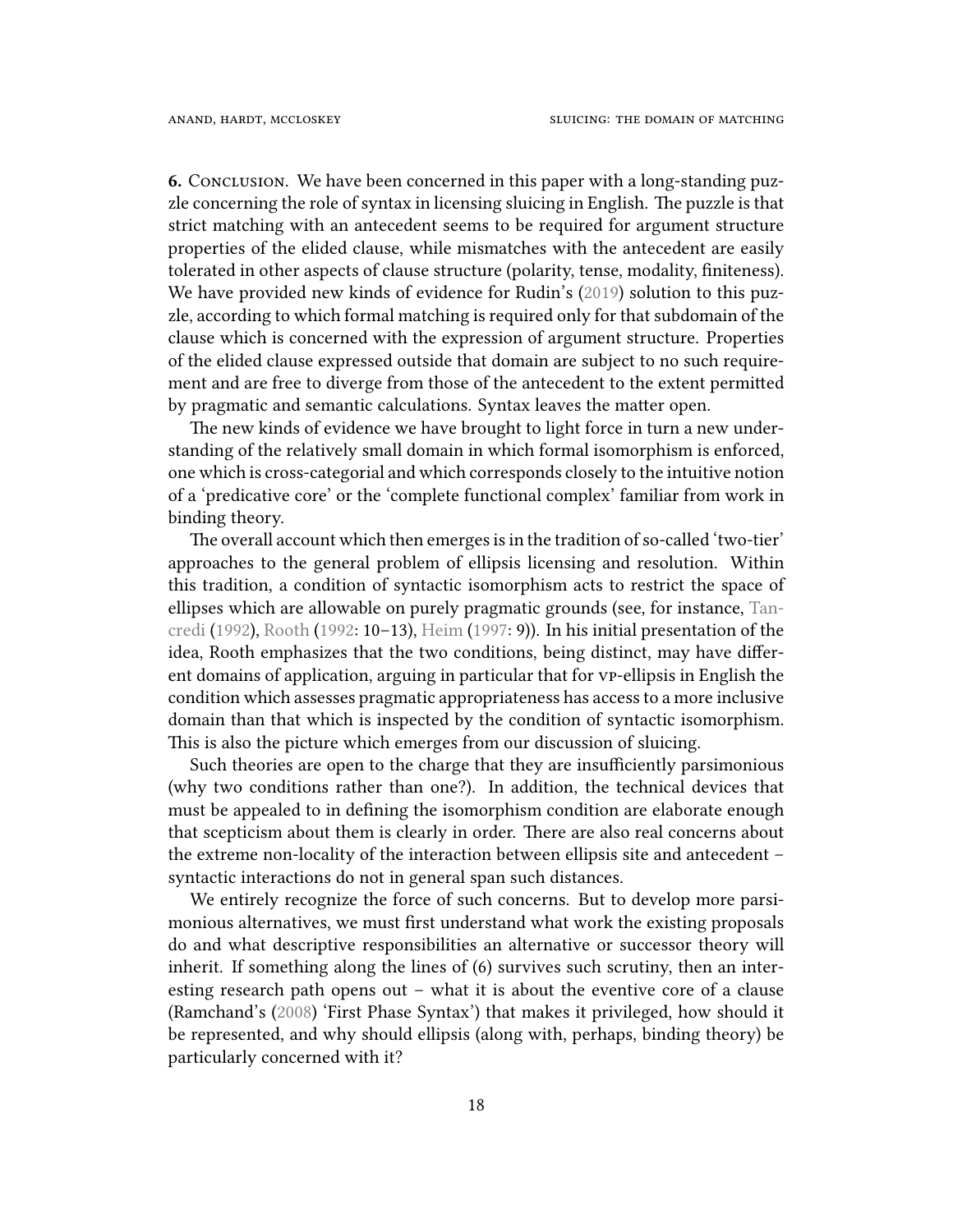#### RefeRences.

- <span id="page-18-4"></span>Anand, Pranav, Daniel Hardt, and James McCloskey. 2021. The Santa Cruz sluicing dataset. *Language* 97:e68–e88.
- <span id="page-18-13"></span>Barros, Matt. 2014. Sluicing and identity in ellipsis. Doctoral dissertation, Rutgers University.
- <span id="page-18-14"></span>Barros, Matt, Patrick Elliott, and Gary Thoms. 2014. There is no island repair. Available on LingBuzz. uRL: [https://ling.auf.net/lingbuzz/002100.](https://ling.auf.net/lingbuzz/002100)
- <span id="page-18-10"></span>Basilico, David. 2003. On the topic of small clauses. *Linguistic Inquiry* 34:1–35.
- <span id="page-18-11"></span>Bennett, Ryan, Emily Elfer, and James McCloskey. 2019. Prosody, focus, and ellipsis in Irish. *Language* 95:66–106.
- <span id="page-18-5"></span>Bowers, John. 1993. The syntax of predication. *Linguistic Inquiry* 24:591–656.
- <span id="page-18-8"></span>Bowers, John. 2001. Predication. In *The handbook of contemporary syntactic theory*, ed. by Mark Baltin and Chris Collins, 299–333. Malden, Massachusetts: Blackwell Publishing.
- <span id="page-18-2"></span>Chung, Sandra. 2006. Sluicing and the lexicon: The point of no return. In *BLS 31, Proceedings of the Thirty-First Annual Meeting of the Berkeley Linguistics Society*, ed. by Rebecca Cover and Yuni Kim, 73–91. Berkeley California: Department of Linguistics, uc Berkeley.
- <span id="page-18-3"></span>Chung, Sandra. 2013. Syntactic identity in sluicing: How much and why. *Linguistic Inquiry* 44:1–44.
- <span id="page-18-0"></span>Chung, Sandra, William Ladusaw, and James McCloskey. 1995. Sluicing and logical form. *Natural Language Semantics* 3:239–282.
- <span id="page-18-1"></span>Chung, Sandra, William Ladusaw, and James McCloskey. 2011. Sluicing(:) between structure and inference. In *Representing language: Essays in honor of Judith Aissen*, ed. by Rodrigo Gutiérrez-Bravo, Line Mikkelsen, and Eric Potsdam, 31–50. Santa Cruz: California Digital Library eScholarship Repository. Linguistic Research Center, University of California Santa Cruz.
- <span id="page-18-6"></span>Chung, Sandra, and James McCloskey. 1987. Government, barriers and small clauses in modern Irish. *Linguistic Inquiry* 18:173–237.
- <span id="page-18-9"></span>Citko, Barbara. 2008. Small clauses reconsidered: Not so small and not all alike. *Lingua* 118:261–295.
- <span id="page-18-7"></span>Citko, Barbara. 2011. Small clauses. *Language and Linguistics Compass* 5/10:748– 763.
- <span id="page-18-15"></span>van Craenenbroeck, Jeroen. 2010a. Invisible last resort: A note on clefts as the underlying source for sluicing. *Lingua* 120:1714–1726.
- <span id="page-18-12"></span>van Craenenbroeck, Jeroen. 2010b. *The syntax of ellipsis: Evidence from Dutch dialects*. Oxford Studies in Comparative Syntax. Oxford and New York: Oxford University Press.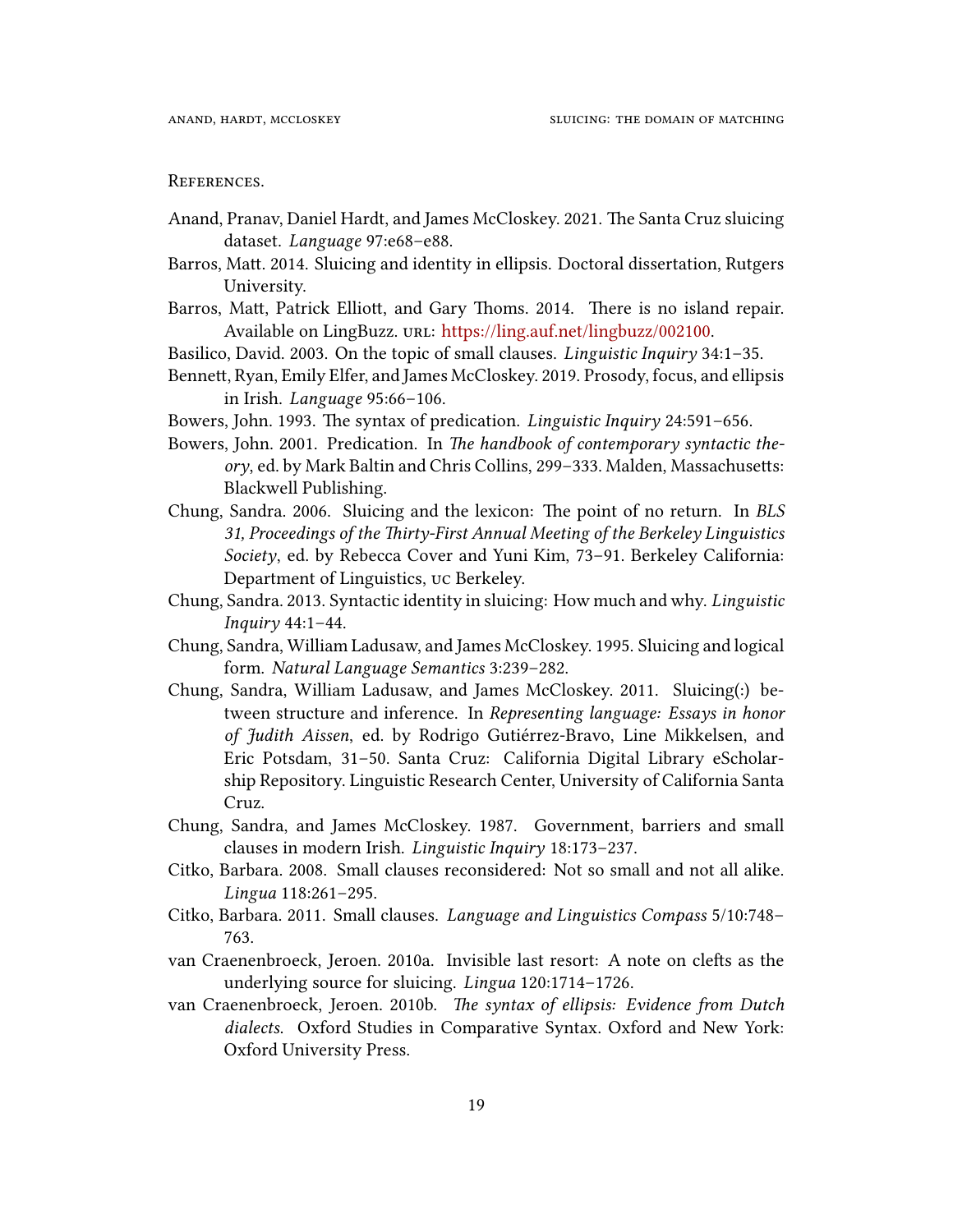- <span id="page-19-11"></span>den Dikken, Marcel. 2006. *Relators and linkers: The syntax of predication, predicate inversion and copulas*. Cambridge, Massachusetts: mit press.
- <span id="page-19-14"></span>Erteschik-Shir, Nomi. 1977. On the nature of island constraints. Doctoral dissertation, MIT.
- <span id="page-19-3"></span>Fiengo, Robert, and Robert May. 1994. *Indices and identity*. Cambridge, Massachusetts: MIT Press.
- <span id="page-19-7"></span>von Fintel, Kai. 1999. npi licensing, strawson entailment, and context dependency. *Journal of Semantics* 16:97–148.
- <span id="page-19-9"></span>Folli, Raffaella, and Heidi Harley. 2007. Causation, obligation, and argument structure: On the nature of little *v*. *Linguistic Inquiry* 38:197–218.
- <span id="page-19-2"></span>Fox, Danny. 1999. Focus, parallelism and accommodation. In *SALT IX, Proceedings of Semantics and Linguistic Theory IX*, ed. by Tanya Matthews and Devon Strolovitch, 70-90. Ithaca, New York: Cornell University, CLC Publications.
- <span id="page-19-15"></span>Gribanova, Vera. 2013. Copular clauses, clefts, and putative sluicing in Uzbek. *Language* 89:830–882.
- <span id="page-19-12"></span>Grimshaw, Jane. 2005. Extended projection. In *Words and structures*, csli Lecture Notes 151, 1-74. Stanford, California: CSLI Publications. First distributed in 1991.
- <span id="page-19-1"></span>Hardt, Daniel. 1999. Dynamic interpretation of Verb Phrase ellipsis. *Linguistics and Philosophy* 22:187–221.
- <span id="page-19-0"></span>Heim, Irene. 1997. Predicates or formulas? Evidence from ellipsis. In *SALT VII, Proceedings from Semantics and Linguistic Theory VII*, ed. by Aaron Lawson, 197-221. Ithaca, New York: Cornell University, CLC Publications. DOI: [https:](https://doi.org/10.3765/salt.v7i0.2793) [//doi.org/10.3765/salt.v7i0.2793.](https://doi.org/10.3765/salt.v7i0.2793)
- <span id="page-19-10"></span>Heycock, Caroline, and Anthony Kroch. 1999. Pseudocleft connectedness: Implications for the lf interface. *Linguistic Inquiry* 30:365–397.
- <span id="page-19-8"></span>Ishihara, Roberta. 1982. A study of absolute phrases in English within the Government Binding framework. Doctoral dissertation, University of California, San Diego.
- <span id="page-19-13"></span>Krifka, Manfred. 1989. Nominal reference, temporal constitution and quantification in event semantics. In *Semantics and contextual expression*, ed. by Renata Bartsch, Johan van Benthem, and P. von Emde Boas, 75–115. Dordrecht, The Netherlands: Foris Publications.
- <span id="page-19-5"></span>Kroll, Margaret. 2016. Polarity reversals under sluicing. In *Proceedings of Sinn und Bedeutung 21*. Edinburgh: School of Philosophy, Psychology and Language Sciences, University of Edinburgh. DOI: [https://semanticsarchive.](https://semanticsarchive.net/Archive/DRjNjViN/index.html) [net/Archive/DRjNjViN/index.html](https://semanticsarchive.net/Archive/DRjNjViN/index.html).
- <span id="page-19-6"></span>Kroll, Margaret. 2019. Polarity reversals under sluicing. *Semantics and Pragmatics* 12. doi: [http://dx.doi.org/10.3765/sp.12.18.](http://dx.doi.org/10.3765/sp.12.18)
- <span id="page-19-4"></span>Kroll, Margaret, and Deniz Rudin. 2018. Identity and interpretation: Syntactic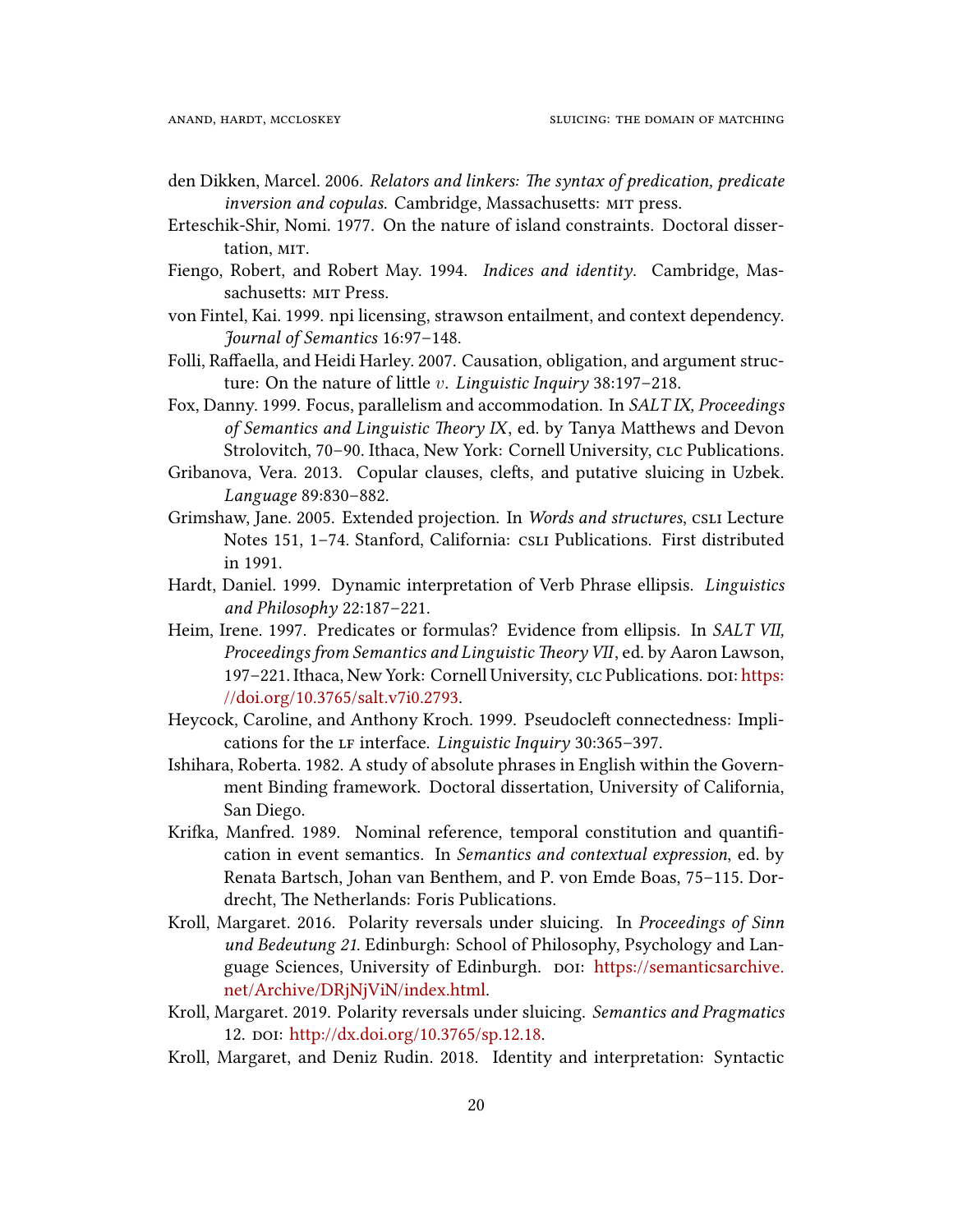and pragmatic constraints on the acceptability of sluicing. In *NELS 47: Proceedings of the Forty Seventh Annual Meeting of the North East Linguistic Society*, ed. by Andrew Lamont and Katerina Tetzloff, volume Volume Two, 177-190. Amherst, Massachusetts: GLSA.

- <span id="page-20-8"></span>Langacker, Ronald. 1974. Movement rules in functional perspective. *Language* 50:630–664.
- <span id="page-20-5"></span>Lasnik, Howard, and Kenshi Funakoshi. 2018. Ellipsis in transformational grammar. In *The Oxford Handbook of Ellipsis*, ed. by Jeroen van Craenenbroeck and Tanja Temmermann, Oxford Handbooks, 46–74. Oxford and New York: Oxford University Press.
- <span id="page-20-3"></span>Levin, Lori. 1982. Sluicing: A lexical interpretation procedure. In *The mental representation of grammatical relations*, ed. by Joan Bresnan, 590–654. Cambridge, Massachusetts: MIT Press.
- <span id="page-20-7"></span>Matushansky, Ora. 2018. Against the PredP theory of small clauses. *Linguistic Inquiry* 50:63–104.
- <span id="page-20-1"></span>Merchant, Jason. 2001. *The syntax of silence: Sluicing, islands, and the theory of ellipsis*. Oxford and New York: Oxford University Press.
- <span id="page-20-4"></span>Merchant, Jason. 2005. Revisiting syntactic identity conditions. Presented at the Workshop on Identity in Ellipsis, UC Berkeley, October 8, 2005.
- <span id="page-20-2"></span>Merchant, Jason. 2018. Verb-stranding predicate ellipsis in Greek, implicit arguments, and ellipsis-internal focus. In *A reasonable way to proceed: Essays in honor of Jim McCloskey*, ed. by Jason Merchant, Line Mikkelsen, Deniz Rudin, and Kelsey Sasaki, 229–270. University of California eScholarship Repository. URL [https://escholarship.org/uc/lrc\\_mccloskey](https://escholarship.org/uc/lrc_mccloskey).
- <span id="page-20-6"></span>Ramchand, Gillian Caitriona. 2008. *Verb meaning and the lexicon*. Number 116 in Cambridge Studies in Linguistics. Cambridge and New York: Cambridge University Press.
- <span id="page-20-10"></span>Rodrigues, Cilene, Andrew Nevins, and Luis Vicente. 2006. Cleaving the interactions between sluicing and P-stranding. In *Romance linguistics and linguistic theory 2006*, ed. by Danièle Torck and W. Leo Wetzels, Current Issues in Linguistic Theory 303, 175–198. Amsterdam: John Benjamins.
- <span id="page-20-0"></span>Rooth, Mats. 1992. Ellipsis redundancy and reduction redundancy. In *Proceedings of the Stuttgart Ellipsis Workshop*, ed. by Steve Berman and Arild Hestvik, volume 340 of *Arbeitspapiere des Sonderforschungsbereichs*, 1–26. Heidelberg: Universität Stuttgart.
- <span id="page-20-11"></span>Rosen, Carol. 1976. Guess what about? In *NELS 6: Proceedings of the Sixth Annual Meeting of the North East Linguistic Society*, ed. by A. Ford, J. Reighard, and R. Singh, 205–211. Montreal, Quebec: Montreal Working Papers in Linguistics.
- <span id="page-20-9"></span>Ross, John R. 1967. Constraints on variables in syntax. Doctoral dissertation, mit,